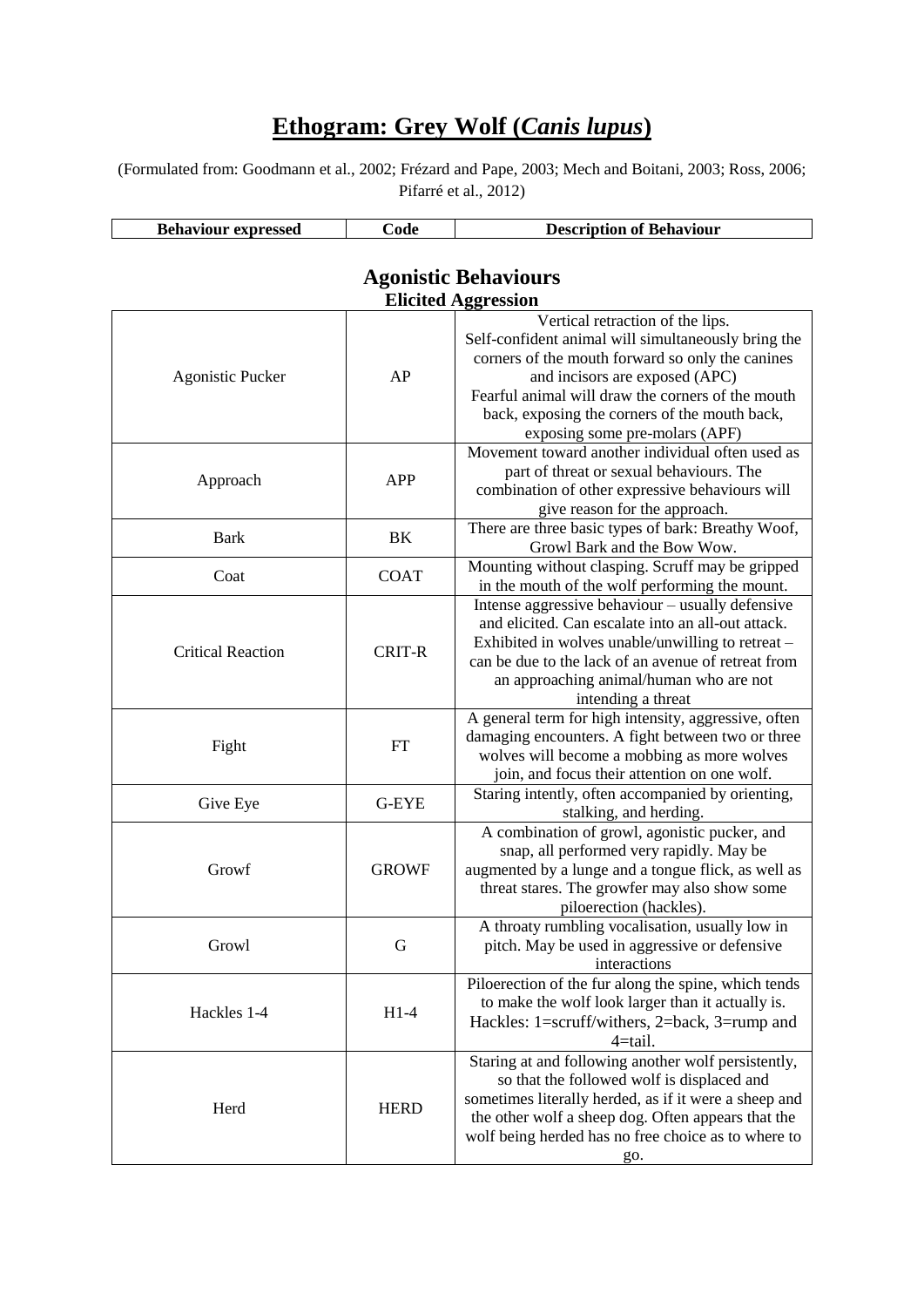| Hook                  | <b>HOOK</b>   | To crook the foreleg around something and pull it<br>toward oneself. May also be used to trip or attempt<br>to trip another wolf during wrestling.                                                                                                                                                                                                                                                                                                                                                                                                                                                                                                                  |
|-----------------------|---------------|---------------------------------------------------------------------------------------------------------------------------------------------------------------------------------------------------------------------------------------------------------------------------------------------------------------------------------------------------------------------------------------------------------------------------------------------------------------------------------------------------------------------------------------------------------------------------------------------------------------------------------------------------------------------|
| Hurtle                | <b>HURLTE</b> | To jump repeatedly at another animal (usually a<br>human), ostensibly to greet face-to-face at first.                                                                                                                                                                                                                                                                                                                                                                                                                                                                                                                                                               |
| <b>Inhibited Bite</b> | IB            | A bite without sufficient pressure to wound a<br>wolf.                                                                                                                                                                                                                                                                                                                                                                                                                                                                                                                                                                                                              |
| Lumpy Whisker Bed     | <b>LWB</b>    | A description of muscle tension in the area of the<br>vibrissae on a wolf's upper lip to either side of<br>the black fleshy part of its nose. It is a precursor<br>to an agonistic pucker, and wrinkling of the nose,<br>with the muscles just beginning to tense when an<br>agonistic pucker is incipient. The muscles under<br>the lower eyelids may also contract, giving a<br>wolf with facial markings the appearance of<br>shallow bags forming under its eyes. These "eye<br>bags" are harder to spot in wolves with solid<br>coloured faces. If a human can learn to pick up<br>this subtle cue, some aggressive wolf-human<br>interactions may be avoided. |
| Lunge                 | L             | Rapid advance towards another wolf nearby.<br>Usually will include piloerection, stiff forelegs, ears<br>back, agonistic pucker, snap, and sometimes an<br>inhibited bite. The approach may actually take the<br>form of a short jump and/or a few running steps                                                                                                                                                                                                                                                                                                                                                                                                    |
| Muzzle Bite-Hard      | <b>MBT</b>    | Grabbing the muzzle and applying enough pressure<br>to make the grabbed wolf whimper. Muzzle biting<br>is often accompanied by other threat behaviours<br>which may also elicit whimpering                                                                                                                                                                                                                                                                                                                                                                                                                                                                          |
| Piloerect pace        | <b>ABPP</b>   | Walking with stiff forelegs, head down, piloerect,<br>ears usually back, often moving parallel to other<br>animal                                                                                                                                                                                                                                                                                                                                                                                                                                                                                                                                                   |
| Pin                   | $\mathbf P$   | Lunge and bite (often an inhibited bite) at the<br>neck of another wolf or making a muzzle bite -<br>hard, forcing it to the ground and holding it there.                                                                                                                                                                                                                                                                                                                                                                                                                                                                                                           |
| Point                 | <b>POINT</b>  | To Stand on three legs with the head and neck<br>level with the back or slightly above or below.<br>The wolf has one foreleg lifted, flexed at the<br>wrist as if pointing with its wrist. This is<br>essentially a stationary phase, a sort of<br>behavioural freeze frame, in stalking<br>To grab another wolf and draw it along, without<br>the pulled wolf being recumbent. Wolves will<br>sometimes pull each other by the tail or leg or<br>scruff as well as the fur or the ear. The wolf                                                                                                                                                                    |
| Pull                  | <b>PULL</b>   | being pulled typically remains on its feet and<br>may brace and resist being pulled, or may try to<br>make the puller let go by struggling and biting. If<br>pulled by a leg, the wolf may hop along trying to<br>stay on its feet (even hopping backwards if one<br>of its hind legs is being used as a handle) while it<br>tries to make the other wolf release it                                                                                                                                                                                                                                                                                                |
| Showing teeth         | <b>AST</b>    | Opening mouth and showing teeth                                                                                                                                                                                                                                                                                                                                                                                                                                                                                                                                                                                                                                     |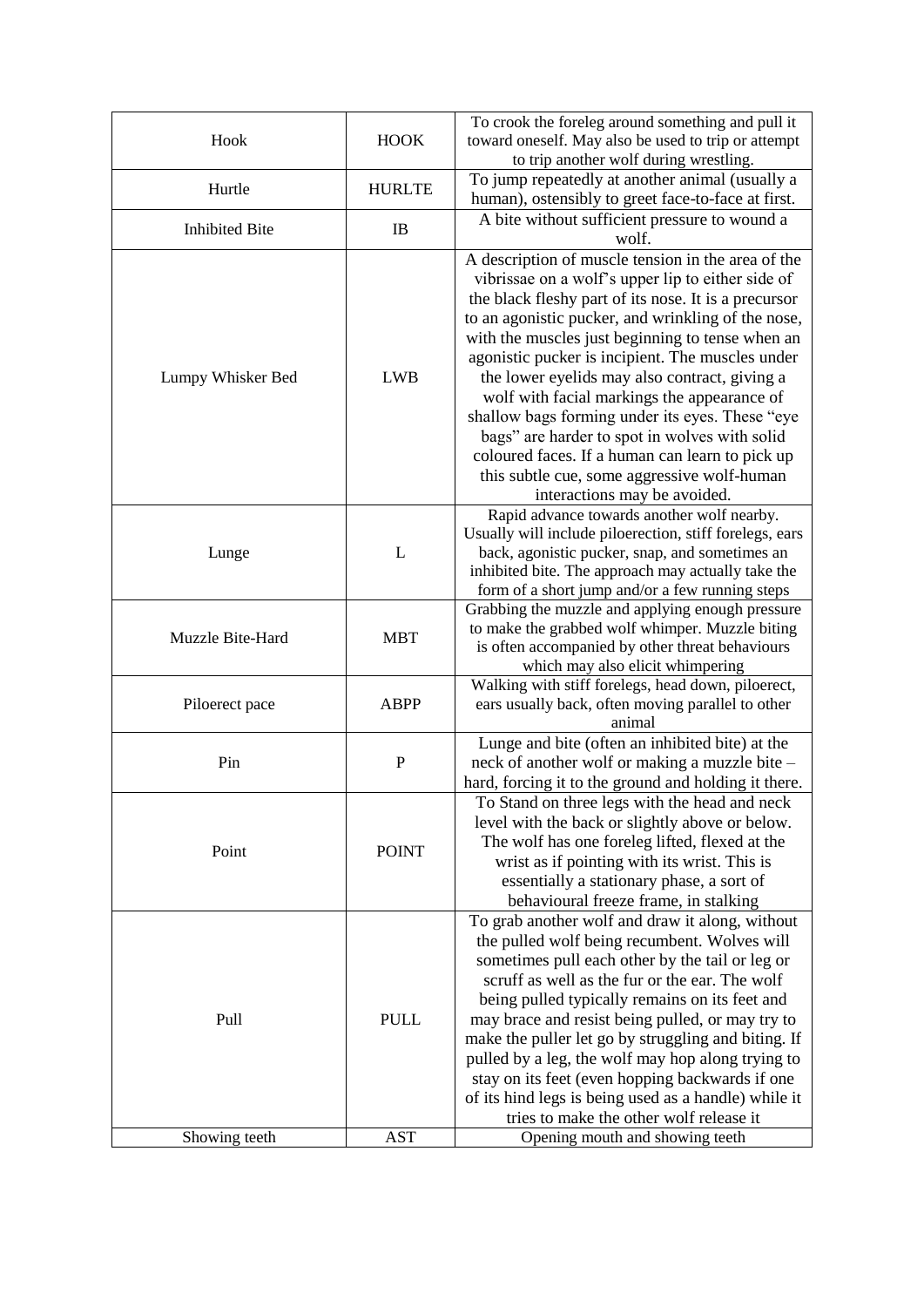| Snap                           | SN                          | A rapid bite that has a little contact with its object.<br>As the wolf's jaws come together, the teeth make<br>an audible sound                                                                                                                                                                                                                                                                    |  |
|--------------------------------|-----------------------------|----------------------------------------------------------------------------------------------------------------------------------------------------------------------------------------------------------------------------------------------------------------------------------------------------------------------------------------------------------------------------------------------------|--|
| <b>Stand Over</b>              | STD-O                       | Straddling a recumbent wolf. Typically, standing<br>across the recumbent wolf, but a wolf may also<br>straddle another along its longitudinal axis. It may<br>or may not try to provoke a response from the<br>resting wolf and try to prevent it from getting up.<br>Longitudinal orientation may be head to head or<br>head to tail                                                              |  |
| <b>Stand Tall</b>              | <b>STAND</b><br><b>TALL</b> | A wolf draws itself up to its full height. The neck<br>is often arched and the ears pricked. It may stare<br>at another wolf. The tail, if not already carried<br>high, may rise. Some wolves stand well up on<br>their toes as if trying to get on "tiptoe". This<br>behaviour is seen during threat displays and also<br>during courtship. Its effect is sometimes<br>enhanced by raised hackles |  |
| <b>Stare</b>                   | <b>STARE</b>                | An intense fixed gaze. In social encounters, the<br>stare may have a "hard" quality                                                                                                                                                                                                                                                                                                                |  |
| Threaten                       | <b>TH</b>                   | A general term useful when action is so fact that<br>some detail must be sacrificed. Includes but is not<br>limited to behaviours such as staring, growling,<br>agonistic puckers, lateral displays, hackles, lunges,<br>snaps, and ambushes                                                                                                                                                       |  |
| Tail Position 1-4              | $T1-4$                      | T1=Tail above the level of the back<br>T2=Tail level with the back<br>T3=Tail below the level of the back<br>T3.5=Tail brushing the hooks<br>T4=Tail between the legs. It may touch the belly in<br>some cases.<br>T1 in a circle=tail curved over back in a circle-<br>not as tight as a sled dog's tail curve                                                                                    |  |
| Woof                           | WF                          | One of the three types of barks. It may sound soft<br>and breathy like a cough or be louder and more<br>explosive. It may also segue into growl barks                                                                                                                                                                                                                                              |  |
| Wrestle                        | <b>WR</b>                   | Stand together on hind legs, front legs on others<br>shoulders, usually silent and with open mouth.<br>Involves a lot of rapid shifting body contact,<br>including shoving, gripping, grabs, inhibited bites,<br>and attempts to pin or know down                                                                                                                                                  |  |
| <b>Food-Related Aggression</b> |                             |                                                                                                                                                                                                                                                                                                                                                                                                    |  |
| <b>Agonistic Pucker</b>        | AP                          | Vertical retraction of the lips.<br>Self-confident animal will simultaneously bring the<br>corners of the mouth forward so only the canines<br>and incisors are exposed (APC)<br>Fearful animal will draw the corners of the mouth<br>back, exposing the corners of the mouth back,<br>exposing some pre-molars (APF)                                                                              |  |
| Approach                       | <b>APP</b>                  | Movement toward another individual often used as<br>part of threat or sexual behaviours. The<br>combination of other expressive behaviours will<br>give reason for the approach.                                                                                                                                                                                                                   |  |
| <b>Bark</b>                    | BK                          | There are three basic types of bark: Breathy Woof,<br>Growl Bark and the Bow Wow.                                                                                                                                                                                                                                                                                                                  |  |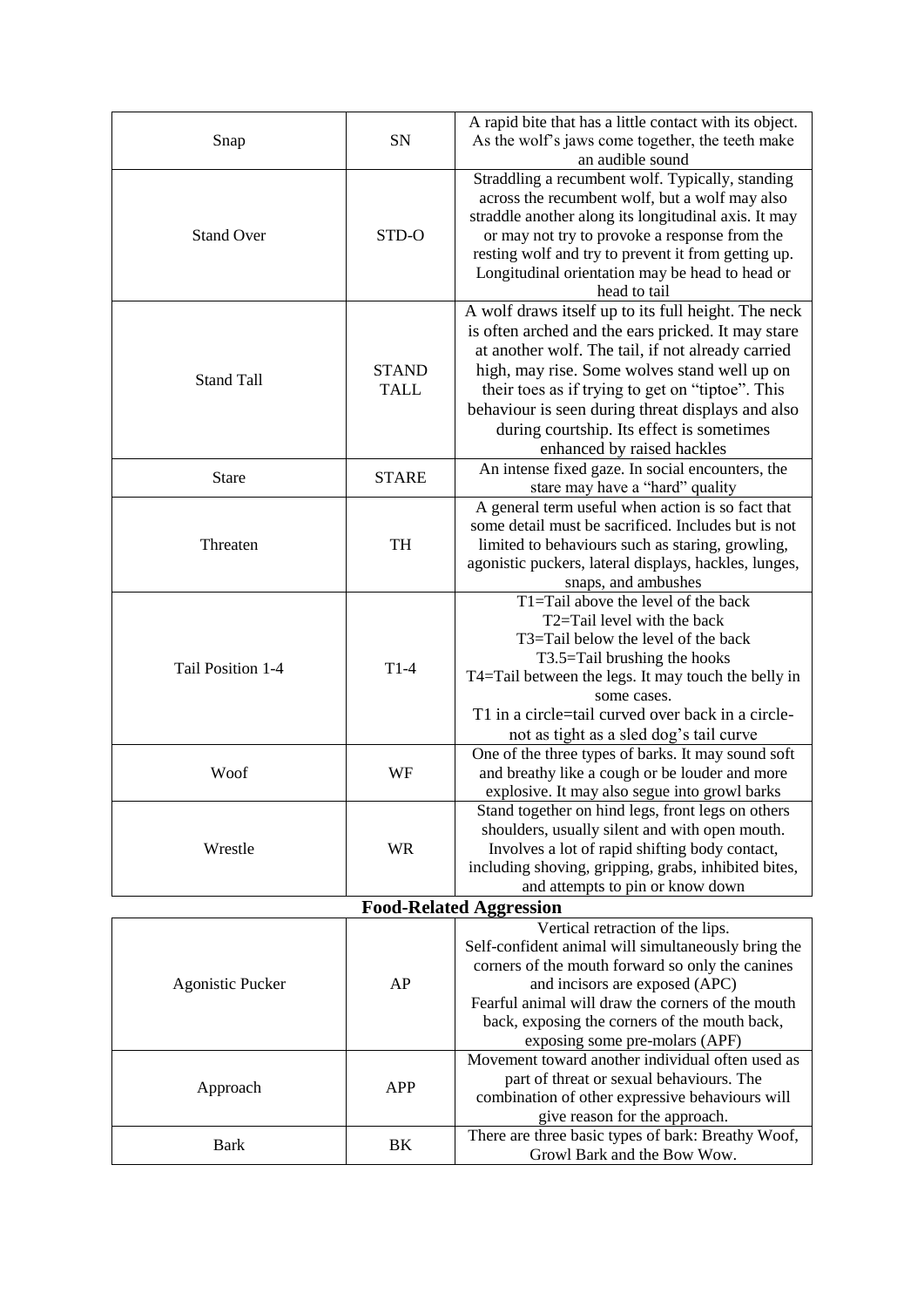| <b>Bite</b>           | <b>BT</b>    | To close jaws and teeth on another. Indicates an<br>uninhibited bite which often causes wounds.                                                                                                                                                                                                                                                                                                                                                                                                                                                                                                                                                                                                                   |
|-----------------------|--------------|-------------------------------------------------------------------------------------------------------------------------------------------------------------------------------------------------------------------------------------------------------------------------------------------------------------------------------------------------------------------------------------------------------------------------------------------------------------------------------------------------------------------------------------------------------------------------------------------------------------------------------------------------------------------------------------------------------------------|
| Chase                 | CS           | Chase another animal, usually with ears back and<br>pioerect                                                                                                                                                                                                                                                                                                                                                                                                                                                                                                                                                                                                                                                      |
| Choke                 | <b>CHOKE</b> | Done to another wolf by squeezing its windpipe                                                                                                                                                                                                                                                                                                                                                                                                                                                                                                                                                                                                                                                                    |
| Fight                 | <b>FT</b>    | A general term for high intensity, aggressive, often<br>damaging encounters. A fight between two or three<br>wolves will become a mobbing as more wolves<br>join, and focus their attention on one wolf.                                                                                                                                                                                                                                                                                                                                                                                                                                                                                                          |
| Give Eye              | G-EYE        | Staring intently, often accompanied by orienting,<br>stalking, and herding.                                                                                                                                                                                                                                                                                                                                                                                                                                                                                                                                                                                                                                       |
| Grab                  | <b>GB</b>    | To bite an object or another wolf, and to hold it<br>firmly                                                                                                                                                                                                                                                                                                                                                                                                                                                                                                                                                                                                                                                       |
| Growl                 | G            | A throaty rumbling vocalisation, usually low in<br>pitch. May be used in aggressive or defensive<br>interactions                                                                                                                                                                                                                                                                                                                                                                                                                                                                                                                                                                                                  |
| Guard                 | GU           | To stay by a preferred mate and attempt to drive off<br>rivals. Alternatively, to drive other wolves away<br>from any desired object, such as food                                                                                                                                                                                                                                                                                                                                                                                                                                                                                                                                                                |
| Hackles 1-4           | $H1-4$       | Piloerection of the fur along the spine, which tends<br>to make the wolf look larger than it actually is.<br>Hackles: 1=scruff/withers, 2=back, 3=rump and<br>4=tail.                                                                                                                                                                                                                                                                                                                                                                                                                                                                                                                                             |
| Herd                  | <b>HERD</b>  | Staring at and following another wolf persistently,<br>so that the followed wolf is displaced and<br>sometimes literally herded, as if it were a sheep and<br>the other wolf a sheep dog. Often appears that the<br>wolf being herded has no free choice as to where to<br>go.                                                                                                                                                                                                                                                                                                                                                                                                                                    |
| Hook                  | <b>HOOK</b>  | To crook the foreleg around something and pull it<br>toward oneself. May also be used to trip or attempt<br>to trip another wolf during wrestling.                                                                                                                                                                                                                                                                                                                                                                                                                                                                                                                                                                |
| <b>Inhibited Bite</b> | <b>IB</b>    | A bite without sufficient pressure to wound a wolf.                                                                                                                                                                                                                                                                                                                                                                                                                                                                                                                                                                                                                                                               |
| Jaw Spar              | JS           | Two wolves "fencing" with open jaws. As they<br>block each other's' feints, neither actually closes its<br>jaws.                                                                                                                                                                                                                                                                                                                                                                                                                                                                                                                                                                                                  |
| Kick                  | <b>KICK</b>  | To strike out with a hind leg                                                                                                                                                                                                                                                                                                                                                                                                                                                                                                                                                                                                                                                                                     |
| <b>Knock Down</b>     | <b>KD</b>    | To strike another wolf a sharp blow – usually with<br>the chest and shoulders. This is often done by<br>running into it, so that the other wolf falls to the<br>ground.                                                                                                                                                                                                                                                                                                                                                                                                                                                                                                                                           |
| Lumpy Whisker Bed     | <b>LWB</b>   | A description of muscle tension in the area of the<br>vibrissae on a wolf's upper lip to either side of the<br>black fleshy part of its nose. It is a precursor to an<br>agonistic pucker, and wrinkling of the nose, with<br>the muscles just beginning to tense when an<br>agonistic pucker is incipient. The muscles under the<br>lower eyelids may also contract, giving a wolf with<br>facial markings the appearance of shallow bags<br>forming under its eyes. These "eye bags" are harder<br>to spot in wolves with solid coloured faces. If a<br>human can learn to pick up this subtle cue, some<br>aggressive wolf-human interactions may be<br>avoided.<br>Rapid advance towards another wolf nearby. |
| Lunge                 | L            | Usually will include piloerection, stiff forelegs, ears<br>back, agonistic pucker, snap, and sometimes an                                                                                                                                                                                                                                                                                                                                                                                                                                                                                                                                                                                                         |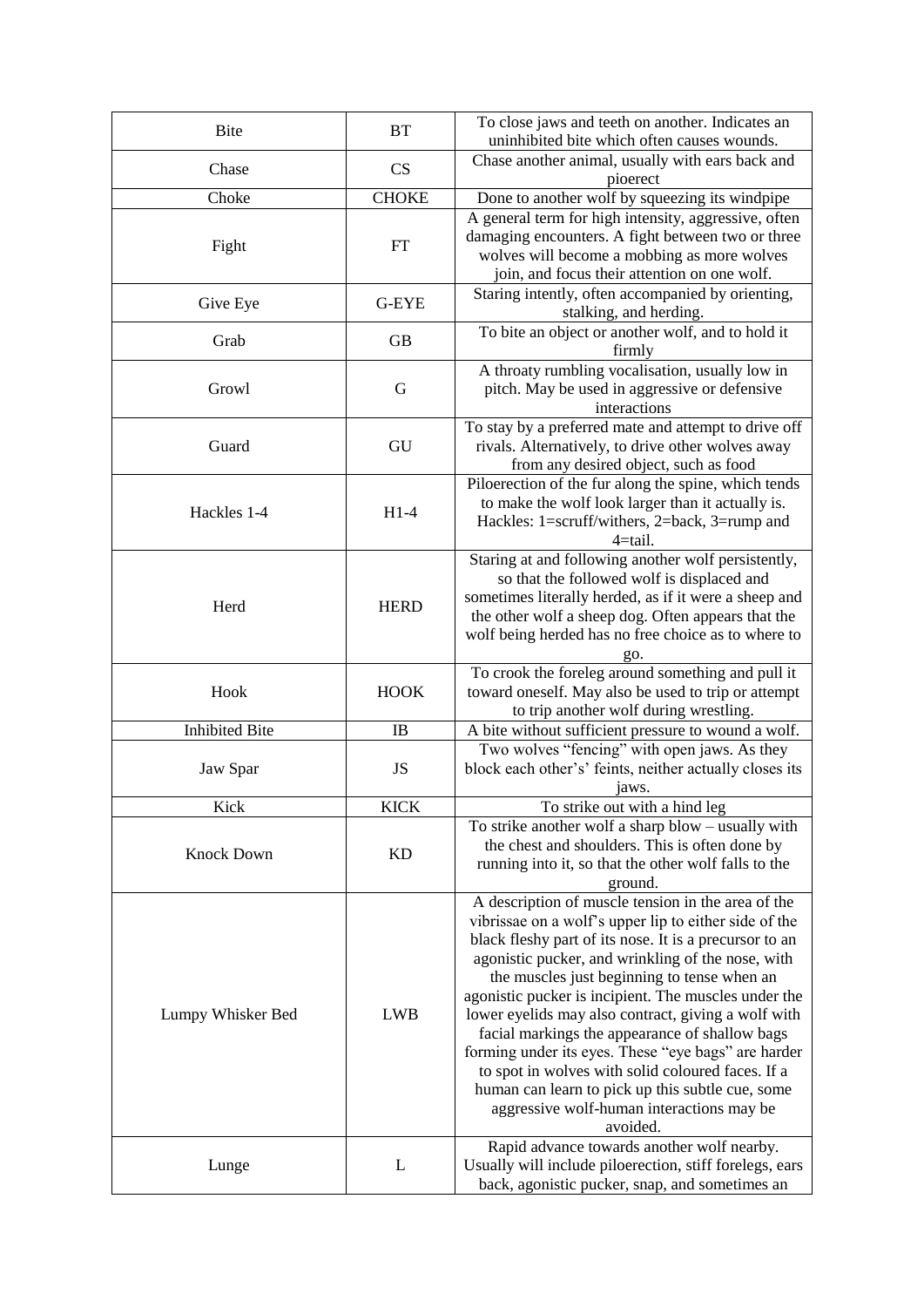|                   |              | inhibited bite. The approach may actually take the                                                   |
|-------------------|--------------|------------------------------------------------------------------------------------------------------|
|                   |              | form of a short jump and/or a few running steps                                                      |
|                   |              | Grabbing the muzzle and applying enough pressure                                                     |
| Muzzle Bite-Hard  | <b>MBT</b>   | to make the grabbed wolf whimper. Muzzle biting                                                      |
|                   |              | is often accompanied by other threat behaviours                                                      |
|                   |              | which may also elicit whimpering                                                                     |
|                   |              | Lunge and bite (often an inhibited bite) at the neck                                                 |
| Pin               | $\mathbf{P}$ | of another wolf or making a muzzle bite - hard,                                                      |
|                   |              | forcing it to the ground and holding it there.                                                       |
|                   |              | To Stand on three legs with the head and neck level                                                  |
|                   |              | with the back or slightly above or below. The wolf                                                   |
| Point             | <b>POINT</b> | has one foreleg lifted, flexed at the wrist as if                                                    |
|                   |              | pointing with its wrist. This is essentially a                                                       |
|                   |              | stationary phase, a sort of behavioural freeze frame,                                                |
|                   |              | in stalking<br>A short run directed at another wolf, an object, or                                   |
| Rush              | <b>RUSH</b>  | $prey - as$ if the lunge were lengthened by several                                                  |
|                   |              | yard.                                                                                                |
|                   |              | A rapid bite that has a little contact with its object.                                              |
| Snap              | SN           | As the wolf's jaws come together, the teeth make                                                     |
|                   |              | an audible sound                                                                                     |
|                   |              | Straddling a recumbent wolf. Typically, standing                                                     |
|                   |              | across the recumbent wolf, but a wolf may also                                                       |
|                   |              | straddle another along its longitudinal axis. It may                                                 |
| <b>Stand Over</b> | STD-O        | or may not try to provoke a response from the                                                        |
|                   |              | resting wolf and try to prevent it from getting up.                                                  |
|                   |              | Longitudinal orientation may be head to head or                                                      |
|                   |              | head to tail                                                                                         |
|                   |              | A wolf draws itself up to its full height. The neck is                                               |
|                   |              | often arched and the ears pricked. It may stare at                                                   |
|                   |              | another wolf. The tail, if not already carried high,                                                 |
|                   | <b>STAND</b> | may rise. Some wolves stand well up on their toes                                                    |
| <b>Stand Tall</b> | <b>TALL</b>  | as if trying to get on "tiptoe". This behaviour is                                                   |
|                   |              | seen during threat displays and also during                                                          |
|                   |              | courtship. Its effect is sometimes enhanced by                                                       |
|                   |              | raised hackles                                                                                       |
| <b>Stare</b>      | <b>STARE</b> | An intense fixed gaze. In social encounters, the                                                     |
|                   |              | stare may have a "hard" quality                                                                      |
|                   |              | T1=Tail above the level of the back                                                                  |
|                   |              | T2=Tail level with the back                                                                          |
|                   |              | T3=Tail below the level of the back                                                                  |
| Tail Position 1-4 | $T1-4$       | T3.5=Tail brushing the hooks                                                                         |
|                   |              | T4=Tail between the legs. It may touch the belly in                                                  |
|                   |              | some cases.                                                                                          |
|                   |              | T1 in a circle=tail curved over back in a circle-not                                                 |
|                   |              | as tight as a sled dog's tail curve                                                                  |
|                   |              | A general term useful when action is so fact that                                                    |
|                   |              | some detail must be sacrificed. Includes but is not                                                  |
| Threaten          | TH           | limited to behaviours such as staring, growling,                                                     |
|                   |              | agonistic puckers, lateral displays, hackles, lunges,                                                |
|                   |              | snaps, and ambushes                                                                                  |
| Tug-of-war        | $T-W$        | Two wolves taking hold of different parts of an<br>object and tugging vigorously against each other. |
|                   |              | To spin around rapidly, usually to confront another                                                  |
| Whirl             | <b>WHIRL</b> | wolf                                                                                                 |
|                   |              |                                                                                                      |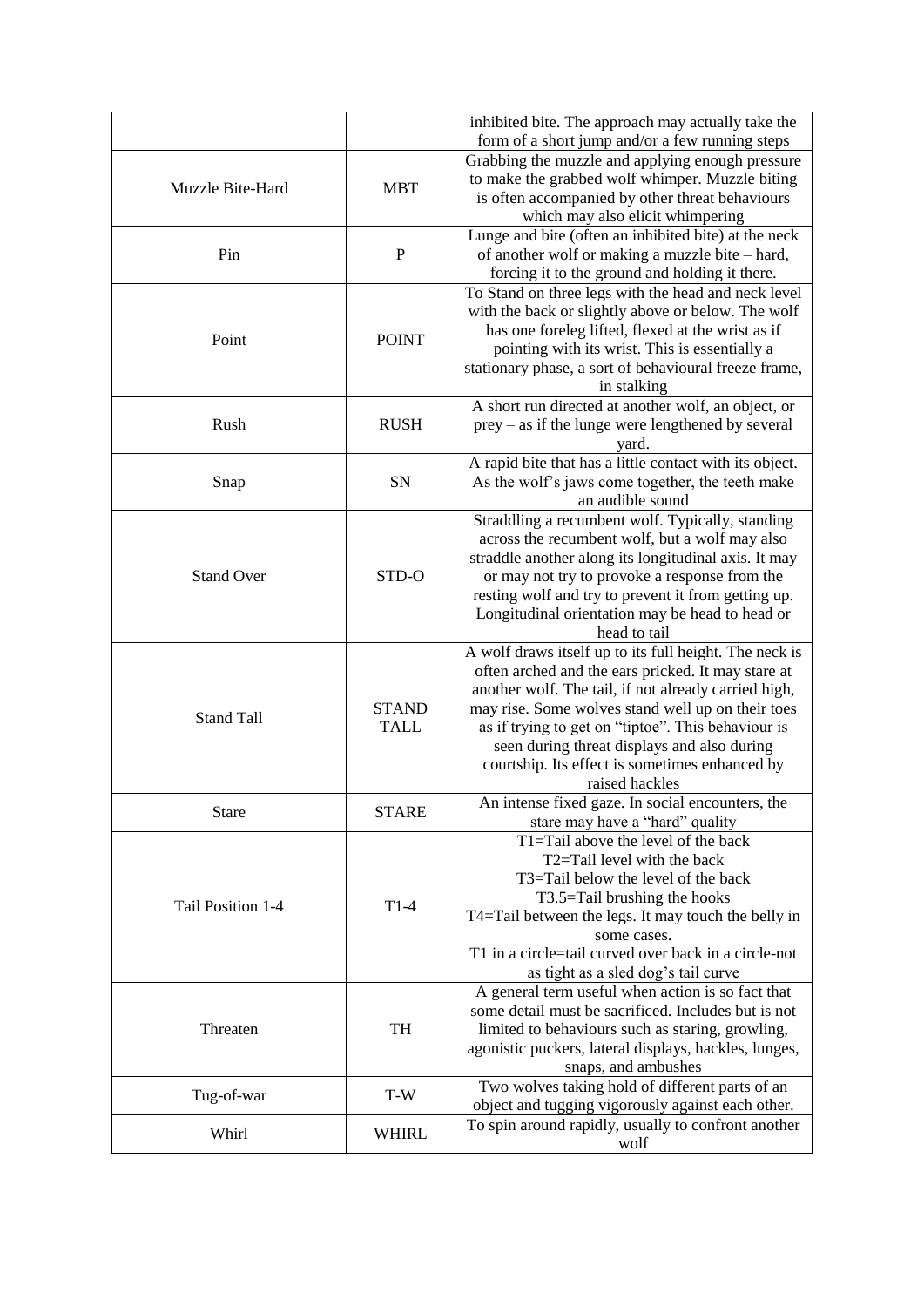|                         | WF           | One of the three types of barks. It may sound soft       |
|-------------------------|--------------|----------------------------------------------------------|
| Woof                    |              | and breathy like a cough or be louder and more           |
|                         |              | explosive. It may also segue into growl barks            |
|                         |              | Stand together on hind legs, front legs on others        |
|                         |              | shoulders, usually silent and with open mouth.           |
| Wrestle                 | <b>WR</b>    | Involves a lot of rapid shifting body contact,           |
|                         |              | including shoving, gripping, grabs, inhibited bites,     |
|                         |              | and attempts to pin or know down                         |
|                         |              | <b>Sex-Related Aggression</b>                            |
|                         |              | Vertical retraction of the lips.                         |
|                         |              | Self-confident animal will simultaneously bring the      |
|                         |              | corners of the mouth forward so only the canines         |
| <b>Agonistic Pucker</b> | AP           | and incisors are exposed (APC)                           |
|                         |              | Fearful animal will draw the corners of the mouth        |
|                         |              | back, exposing the corners of the mouth back,            |
|                         |              | exposing some pre-molars (APF)                           |
|                         |              | Lying in a sphinx posture, staring intently at           |
| Ambush                  | AM           | another wolf or at prey. If done standing, the           |
|                         |              | ambushing wolf tends to have its head level with,        |
|                         |              | or more commonly lower than its back.                    |
|                         |              | Movement toward another individual often used as         |
|                         |              | part of threat or sexual behaviours. The                 |
| Approach                | <b>APP</b>   | combination of other expressive behaviours will          |
|                         |              | give reason for the approach.                            |
|                         |              | There are three basic types of bark: Breathy Woof,       |
| <b>Bark</b>             | BK           | Growl Bark and the Bow Wow.                              |
|                         |              | To close jaws and teeth on another. Indicates an         |
| <b>Bite</b>             | <b>BT</b>    | uninhibited bite which often causes wounds.              |
|                         |              | A means of dislodging a wolf who has mounted or          |
|                         |              | is riding up. Short jump directly up, arching its        |
|                         |              | spine slightly. Forefeet are braced and the jump is      |
| <b>Buck Off</b>         | <b>BOFF</b>  | made mainly with the hind quarters. Bucking may          |
|                         |              | take place as the wolf moves forward and may be          |
|                         |              | augmented by attempts to turn, whirl and snap.           |
|                         |              | Chase another animal, usually with ears back and         |
| Chase                   | CS           | pioerect                                                 |
|                         |              | Placing the head across the back or shoulders of         |
|                         |              | another wolf. Seems to be a way to assess the other      |
| Chin Rest               | <b>CHR</b>   | wolf's response to a weight on its back - e.g., prior    |
|                         |              | to a mount                                               |
| Choke                   | <b>CHOKE</b> | Done to another wolf by squeezing its windpipe           |
|                         |              | Mounting without clasping. Scruff may be gripped         |
| Coat                    | <b>COAT</b>  | in the mouth of the wolf performing the mount.           |
|                         |              | A general term for high intensity, aggressive, often     |
| Fight                   |              | damaging encounters. A fight between two or three        |
|                         | FT           | wolves will become a mobbing as more wolves              |
|                         |              | join, and focus their attention on one wolf.             |
|                         |              | An inclusive term covering such things as grinning       |
| Fuss                    |              | $+$ agonistic pucker $+$ yarl $+$ inhibited bite and the |
|                         | <b>FUSS</b>  | wolf's throwing itself on the ground. Usually            |
|                         |              | performed by females during a tie which appears to       |
|                         |              | be uncomfortable.                                        |
|                         |              | A throaty rumbling vocalisation, usually low in          |
| Growl                   | G            | pitch. May be used in aggressive or defensive            |
|                         |              | interactions                                             |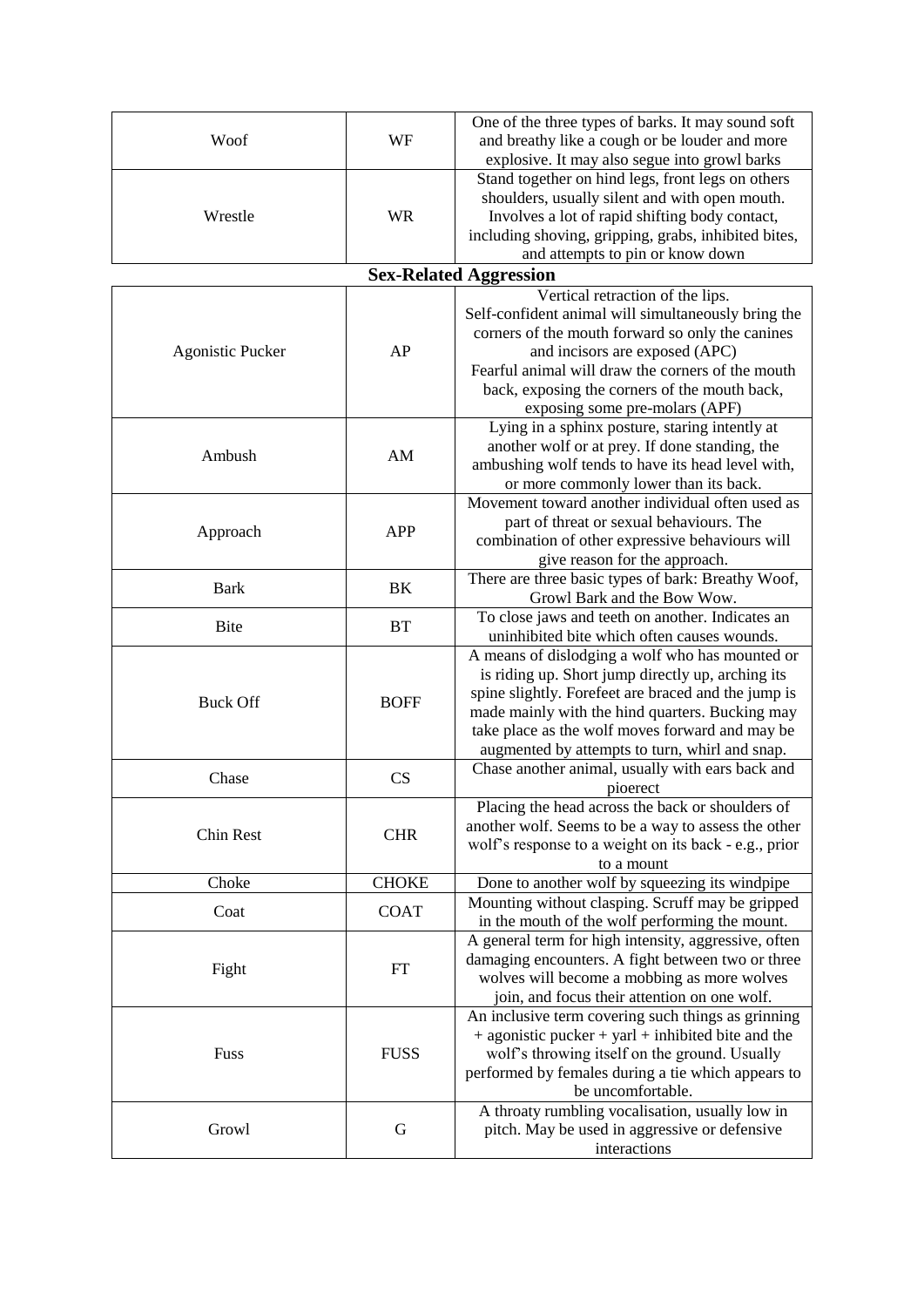| Guard                 | GU              | To stay by a preferred mate and attempt to drive off<br>rivals. Alternatively, to drive other wolves away<br>from any desired object, such as food                                                                                                                                                                                                                                                                                                                                                                                                                                                                                                                  |
|-----------------------|-----------------|---------------------------------------------------------------------------------------------------------------------------------------------------------------------------------------------------------------------------------------------------------------------------------------------------------------------------------------------------------------------------------------------------------------------------------------------------------------------------------------------------------------------------------------------------------------------------------------------------------------------------------------------------------------------|
| Hackles 1-4           | $H$ 1-4         | Piloerection of the fur along the spine, which tends<br>to make the wolf look larger than it actually is.<br>Hackles: 1=scruff/withers, 2=back, 3=rump and<br>4=tail.                                                                                                                                                                                                                                                                                                                                                                                                                                                                                               |
| Herd                  | <b>HERD</b>     | Staring at and following another wolf persistently,<br>so that the followed wolf is displaced and<br>sometimes literally herded, as if it were a sheep and<br>the other wolf a sheep dog. Often appears that the<br>wolf being herded has no free choice as to where to<br>go.                                                                                                                                                                                                                                                                                                                                                                                      |
| Hook                  | <b>HOOK</b>     | To crook the foreleg around something and pull it<br>toward oneself. May also be used to trip or attempt<br>to trip another wolf during wrestling.                                                                                                                                                                                                                                                                                                                                                                                                                                                                                                                  |
| <b>Inhibited Bite</b> | <b>IB</b>       | A bite without sufficient pressure to wound a wolf.                                                                                                                                                                                                                                                                                                                                                                                                                                                                                                                                                                                                                 |
| <b>Jaw Punch</b>      | <b>JPCH</b>     | A hard poke or punch with the muzzle, mouth<br>closed. Often precedes a bite and is used to<br>intimidate. It lacks the upward motion of the nose<br>nudge and may follow besnuffling.                                                                                                                                                                                                                                                                                                                                                                                                                                                                              |
| Jaw Spar              | JS              | Two wolves "fencing" with open jaws. As they<br>block each other's' feints, neither actually closes its<br>jaws.                                                                                                                                                                                                                                                                                                                                                                                                                                                                                                                                                    |
| Kick                  | <b>KICK</b>     | To strike out with a hind leg                                                                                                                                                                                                                                                                                                                                                                                                                                                                                                                                                                                                                                       |
| <b>Knock Down</b>     | KD              | To strike another wolf a sharp blow – usually with<br>the chest and shoulders. This is often done by<br>running into it, so that the other wolf falls to the<br>ground.                                                                                                                                                                                                                                                                                                                                                                                                                                                                                             |
| Lateral Display       | <b>LAT-DISP</b> | A wolf stands broadside to another, standing tall,<br>head up, ears pricked, T1 or T2, usually some<br>hackles and it may try to force eye contact                                                                                                                                                                                                                                                                                                                                                                                                                                                                                                                  |
| Lumpy Whisker Bed     | <b>LWB</b>      | A description of muscle tension in the area of the<br>vibrissae on a wolf's upper lip to either side of the<br>black fleshy part of its nose. It is a precursor to an<br>agonistic pucker, and wrinkling of the nose, with<br>the muscles just beginning to tense when an<br>agonistic pucker is incipient. The muscles under the<br>lower eyelids may also contract, giving a wolf with<br>facial markings the appearance of shallow bags<br>forming under its eyes. These "eye bags" are harder<br>to spot in wolves with solid coloured faces. If a<br>human can learn to pick up this subtle cue, some<br>aggressive wolf-human interactions may be<br>avoided. |
| Lunge                 | L               | Rapid advance towards another wolf nearby.<br>Usually will include piloerection, stiff forelegs, ears<br>back, agonistic pucker, snap, and sometimes an<br>inhibited bite. The approach may actually take the<br>form of a short jump and/or a few running steps                                                                                                                                                                                                                                                                                                                                                                                                    |
| Molest                | <b>MOL</b>      | To show threat or harassment superimposed upon<br>or in quick alternation with sexual solicitation                                                                                                                                                                                                                                                                                                                                                                                                                                                                                                                                                                  |
| Mouth                 | M               | To hold with the mouth, repeatedly changing grip.<br>To manipulate with the mouth.                                                                                                                                                                                                                                                                                                                                                                                                                                                                                                                                                                                  |
| Muzzle Bite-Hard      | <b>MBT</b>      | Grabbing the muzzle and applying enough pressure<br>to make the grabbed wolf whimper. Muzzle biting                                                                                                                                                                                                                                                                                                                                                                                                                                                                                                                                                                 |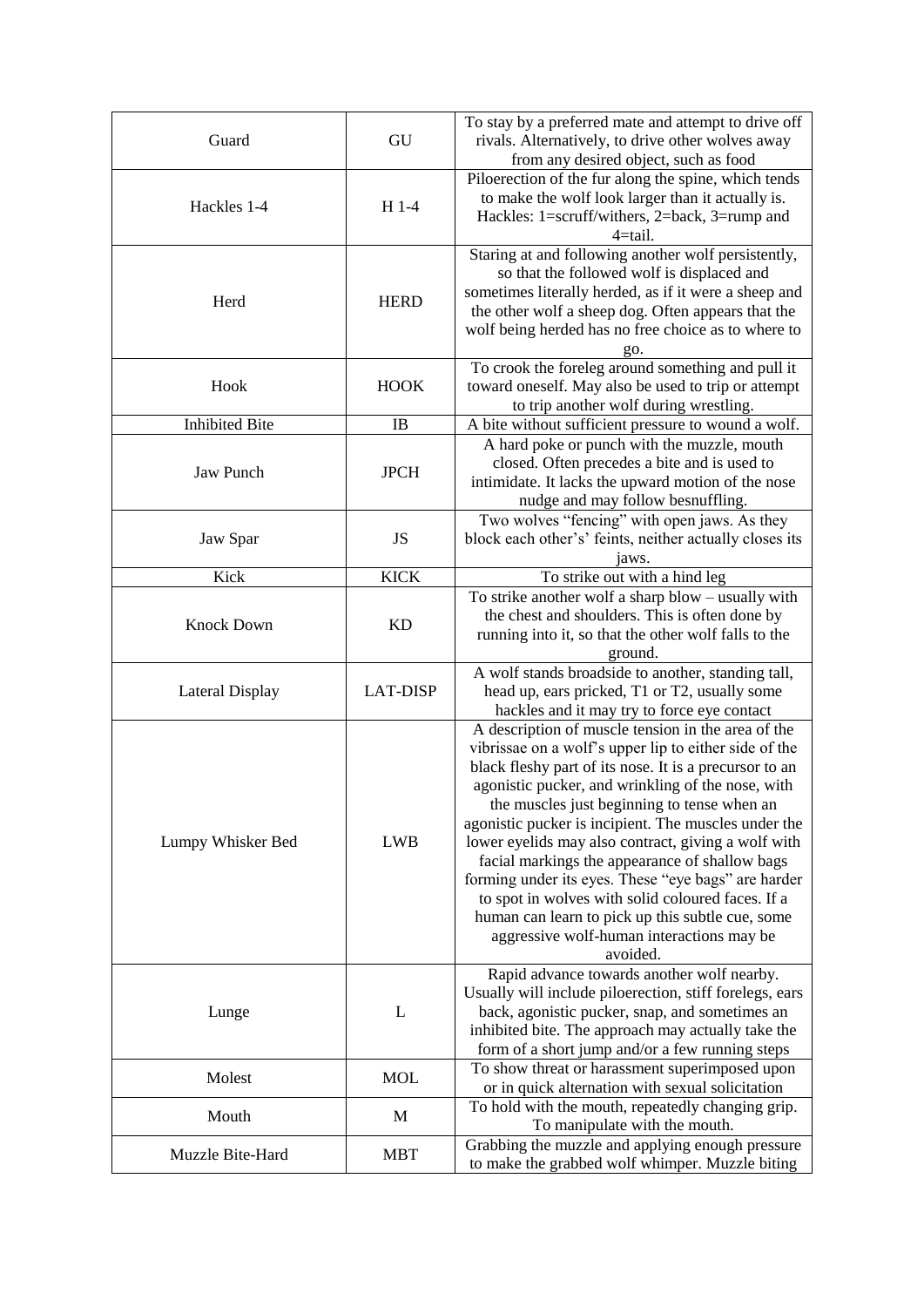|                   |              | is often accompanied by other threat behaviours                                                           |
|-------------------|--------------|-----------------------------------------------------------------------------------------------------------|
|                   |              | which may also elicit whimpering                                                                          |
|                   |              | Lunge and bite (often an inhibited bite) at the neck                                                      |
| Pin               | $\mathbf{P}$ | of another wolf or making a muzzle bite - hard,                                                           |
|                   |              | forcing it to the ground and holding it there.                                                            |
|                   |              | If two wolves are tied and either or both begins                                                          |
|                   |              | struggling to free itself, they may end up spinning                                                       |
| Pin Wheel         | PIN WHEEL    | around threatening each other or even escalating to                                                       |
|                   |              | a ritualised attack. Gaping may occur, together with<br>yarling and shrieking, and inhibited bites may be |
|                   |              | exchanged or the pair may jaw spar.                                                                       |
|                   |              | To Stand on three legs with the head and neck level                                                       |
|                   |              | with the back or slightly above or below. The wolf                                                        |
|                   |              | has one foreleg lifted, flexed at the wrist as if                                                         |
| Point             | <b>POINT</b> | pointing with its wrist. This is essentially a                                                            |
|                   |              | stationary phase, a sort of behavioural freeze frame,                                                     |
|                   |              | in stalking                                                                                               |
|                   |              | To grab another wolf and draw it along, without the                                                       |
|                   |              | pulled wolf being recumbent. Wolves will                                                                  |
|                   |              | sometimes pull each other by the tail or leg or                                                           |
|                   |              | scruff as well as the fur or the ear. The wolf being                                                      |
|                   |              | pulled typically remains on its feet and may brace                                                        |
| Pull              | <b>PULL</b>  | and resist being pulled, or may try to make the                                                           |
|                   |              | puller let go by struggling and biting. If pulled by a                                                    |
|                   |              | leg, the wolf may hop along trying to stay on its                                                         |
|                   |              | feet (even hopping backwards if one of its hind legs                                                      |
|                   |              | is being used as a handle) while it tries to make the                                                     |
|                   |              | other wolf release it                                                                                     |
|                   |              | A general term for rejecting a suitor and driving                                                         |
|                   |              | him or her away. Rebuff's may take the form of                                                            |
| Rebuff            | RB           | actual threats, even ritualised attacks. Sometimes                                                        |
|                   |              | oestrous females rebuff suitors by sitting when the                                                       |
|                   |              | male tries to investigate their genitals                                                                  |
|                   |              | A short run directed at another wolf, an object, or                                                       |
| Rush              | <b>RUSH</b>  | $prey - as$ if the lunge were lengthened by several                                                       |
|                   |              | yard.                                                                                                     |
|                   |              | The wolf's forelegs are straight, or slanting in front                                                    |
|                   |              | of the wolf; its rump, tail and hind legs from hook                                                       |
|                   |              | to paw are all on the ground. Its back slopes down                                                        |
| Sit               | <b>SIT</b>   | to the ground. Sometimes, especially in young                                                             |
|                   |              | wolves, the hind legs (one or both) may sprawl or                                                         |
|                   |              | stretch to the side. The head I up and the tail is                                                        |
|                   |              | often straight out behind.<br>A rapid bite that has a little contact with its object.                     |
|                   | SN           | As the wolf's jaws come together, the teeth make                                                          |
| Snap              |              | an audible sound                                                                                          |
|                   |              | Straddling a recumbent wolf. Typically, standing                                                          |
|                   |              | across the recumbent wolf, but a wolf may also                                                            |
|                   |              | straddle another along its longitudinal axis. It may                                                      |
| <b>Stand Over</b> | STD-O        | or may not try to provoke a response from the                                                             |
|                   |              | resting wolf and try to prevent it from getting up.                                                       |
|                   |              | Longitudinal orientation may be head to head or                                                           |
|                   |              | head to tail                                                                                              |
|                   |              | A wolf draws itself up to its full height. The neck is                                                    |
| <b>Stand Tall</b> | <b>STAND</b> | often arched and the ears pricked. It may stare at                                                        |
|                   | <b>TALL</b>  | another wolf. The tail, if not already carried high,                                                      |
|                   |              | may rise. Some wolves stand well up on their toes                                                         |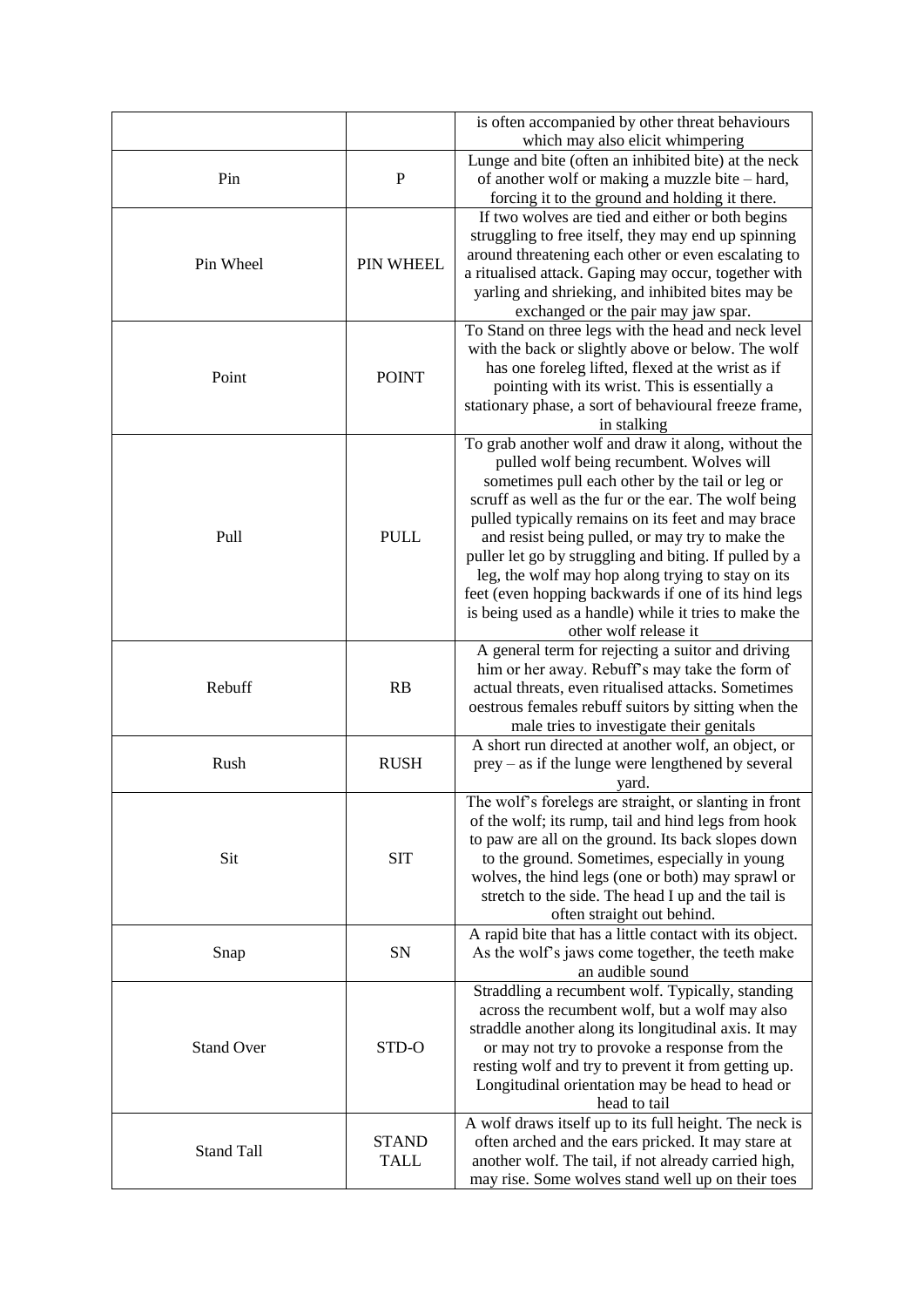|                          |              | as if trying to get on "tiptoe". This behaviour is<br>seen during threat displays and also during<br>courtship. Its effect is sometimes enhanced by<br>raised hackles                                                                                                                                                                             |
|--------------------------|--------------|---------------------------------------------------------------------------------------------------------------------------------------------------------------------------------------------------------------------------------------------------------------------------------------------------------------------------------------------------|
| <b>Stare</b>             | <b>STARE</b> | An intense fixed gaze. In social encounters, the                                                                                                                                                                                                                                                                                                  |
| Tail Position 1-4        | $T1-4$       | stare may have a "hard" quality<br>T1=Tail above the level of the back<br>T2=Tail level with the back<br>T3=Tail below the level of the back<br>T3.5=Tail brushing the hooks<br>T4=Tail between the legs. It may touch the belly in<br>some cases.<br>T1 in a circle=tail curved over back in a circle-not<br>as tight as a sled dog's tail curve |
| Threaten                 | TH           | A general term useful when action is so fact that<br>some detail must be sacrificed. Includes but is not<br>limited to behaviours such as staring, growling,<br>agonistic puckers, lateral displays, hackles, lunges,<br>snaps, and ambushes                                                                                                      |
| Whirl                    | <b>WHIRL</b> | To spin around rapidly, usually to confront another<br>wolf                                                                                                                                                                                                                                                                                       |
| Woof                     | WF           | One of the three types of barks. It may sound soft<br>and breathy like a cough or be louder and more<br>explosive. It may also segue into growl barks                                                                                                                                                                                             |
| Wrestle                  | <b>WR</b>    | Stand together on hind legs, front legs on others<br>shoulders, usually silent and with open mouth.<br>Involves a lot of rapid shifting body contact,<br>including shoving, gripping, grabs, inhibited bites,<br>and attempts to pin or know down                                                                                                 |
| Yarl                     | <b>YARL</b>  | A vocalisation sounding like jaulen or whimpering<br>superimposed on a growl. It is a very shrill growl.<br>A yarling wolf is usually defensive.                                                                                                                                                                                                  |
|                          |              | <b>All-Out Attack</b>                                                                                                                                                                                                                                                                                                                             |
| <b>All-Out Attack</b>    | AA           | Fighting, without inhibition that often leads to<br>injury. Threat behaviours are usually not shown,<br>except for raised hackles. Generally only seen in<br>dominance fights or towards unfamiliar canines.                                                                                                                                      |
| Approach                 | <b>APP</b>   | Movement toward another individual often used as<br>part of threat or sexual behaviours. The<br>combination of other expressive behaviours will<br>give reason for the approach.                                                                                                                                                                  |
| <b>Bite</b>              | <b>BT</b>    | To close jaws and teeth on another. Indicates an<br>uninhibited bite which often causes wounds.                                                                                                                                                                                                                                                   |
| Choke                    | <b>CHOKE</b> | Done to another wolf by squeezing its windpipe                                                                                                                                                                                                                                                                                                    |
| <b>Critical Reaction</b> | CRIT-R       | Intense aggressive behaviour - usually defensive<br>and elicited. Can escalate into an all-out attack.<br>Exhibited in wolves unable/unwilling to retreat –<br>can be due to the lack of an avenue of retreat from<br>an approaching animal/human who are not<br>intending a threat                                                               |
| Drag                     | <b>DRAG</b>  | To pull an object, such as food, or another wolf<br>along the ground.                                                                                                                                                                                                                                                                             |
| Grab                     | <b>GB</b>    | To bite an object or another wolf, and to hold it<br>firmly                                                                                                                                                                                                                                                                                       |
| Hackles                  | $H1-4$       | Piloerection of the fur along the spine, which tends<br>to make the wolf look larger than it actually is.                                                                                                                                                                                                                                         |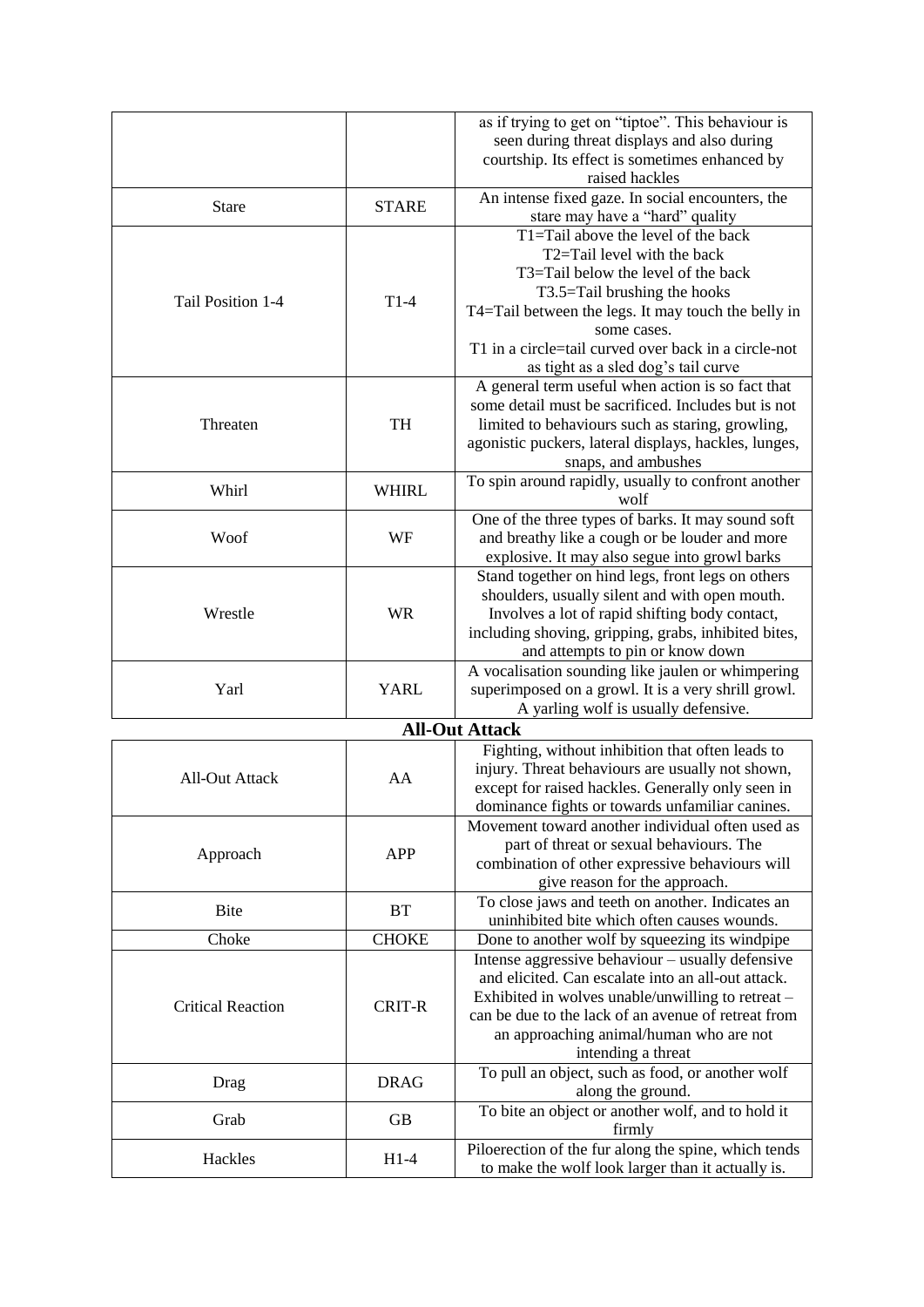|                   |             | Hackles: 1=scruff/withers, 2=back, 3=rump and                                                                                                                                                                                                                                                                                                                                                                                                                                                                                                                                                                                                                       |
|-------------------|-------------|---------------------------------------------------------------------------------------------------------------------------------------------------------------------------------------------------------------------------------------------------------------------------------------------------------------------------------------------------------------------------------------------------------------------------------------------------------------------------------------------------------------------------------------------------------------------------------------------------------------------------------------------------------------------|
| <b>Head Shake</b> | <b>HSH</b>  | $4 = tail.$<br>After a grab, the wolf shakes its head vigorously<br>from side to side. Depending on whether muscle as<br>well as hide is thus grabbed, on how much pressure<br>is applied, and how violent the shaking is, the<br>victim may sustain no injury, moderate to serious<br>bruising, or even extensive muscle tearing and<br>internal organ damage.                                                                                                                                                                                                                                                                                                     |
| Jaw Spar          | JS          | Two wolves "fencing" with open jaws. As they<br>block each other's' feints, neither actually closes its<br>jaws.                                                                                                                                                                                                                                                                                                                                                                                                                                                                                                                                                    |
| Kick              | <b>KICK</b> | To strike out with a hind leg                                                                                                                                                                                                                                                                                                                                                                                                                                                                                                                                                                                                                                       |
| Killing Bite      | <b>KLBT</b> | A bite which quickly causes death. There may be<br>some readjustment or renewing of grip during a<br>killing bite.                                                                                                                                                                                                                                                                                                                                                                                                                                                                                                                                                  |
| Lumpy Whisker Bed | <b>LWB</b>  | A description of muscle tension in the area of the<br>vibrissae on a wolf's upper lip to either side of the<br>black fleshy part of its nose. It is a precursor to an<br>agonistic pucker, and wrinkling of the nose, with<br>the muscles just beginning to tense when an<br>agonistic pucker is incipient. The muscles under the<br>lower eyelids may also contract, giving a wolf with<br>facial markings the appearance of shallow bags<br>forming under its eyes. These "eye bags" are harder<br>to spot in wolves with solid coloured faces. If a<br>human can learn to pick up this subtle cue, some<br>aggressive wolf-human interactions may be<br>avoided. |
| Lunge             | L           | Rapid advance towards another wolf nearby.<br>Usually will include piloerection, stiff forelegs, ears<br>back, agonistic pucker, snap, and sometimes an<br>inhibited bite. The approach may actually take the<br>form of a short jump and/or a few running steps                                                                                                                                                                                                                                                                                                                                                                                                    |
| Mob               | <b>MB</b>   | Chasing, jaw sparring, biting, and/or wrestling or<br>pinning by two or more wolves orienting to a third.                                                                                                                                                                                                                                                                                                                                                                                                                                                                                                                                                           |
| Mount             | MT          | Clasping another wolf between the forelegs and<br>paws – usually from behind and sometime from the<br>front                                                                                                                                                                                                                                                                                                                                                                                                                                                                                                                                                         |
| Pin               | $\mathbf P$ | Lunge and bite (often an inhibited bite) at the neck<br>of another wolf or making a muzzle bite – hard,<br>forcing it to the ground and holding it there.                                                                                                                                                                                                                                                                                                                                                                                                                                                                                                           |
| <b>Stone Face</b> | <b>STNF</b> | A neutral face of a threatening wolf. Except for the<br>intensity of the stare, there are none of the<br>expressive threats. If one of two wolves is greatly<br>superior in rank and in its aggression, it will first of<br>all demonstrate its rank in the usual way. Its<br>attitude and movements will still be loose and its<br>hackles stay flat. Aggressive motivation can be<br>discerned only in its attach without inhibition,<br>showing no other sign of its extreme aggressiveness                                                                                                                                                                      |
| Tail Position 1-4 | $T1-4$      | T1=Tail above the level of the back<br>T2=Tail level with the back<br>T3=Tail below the level of the back<br>T3.5=Tail brushing the hooks<br>T4=Tail between the legs. It may touch the belly in<br>some cases.                                                                                                                                                                                                                                                                                                                                                                                                                                                     |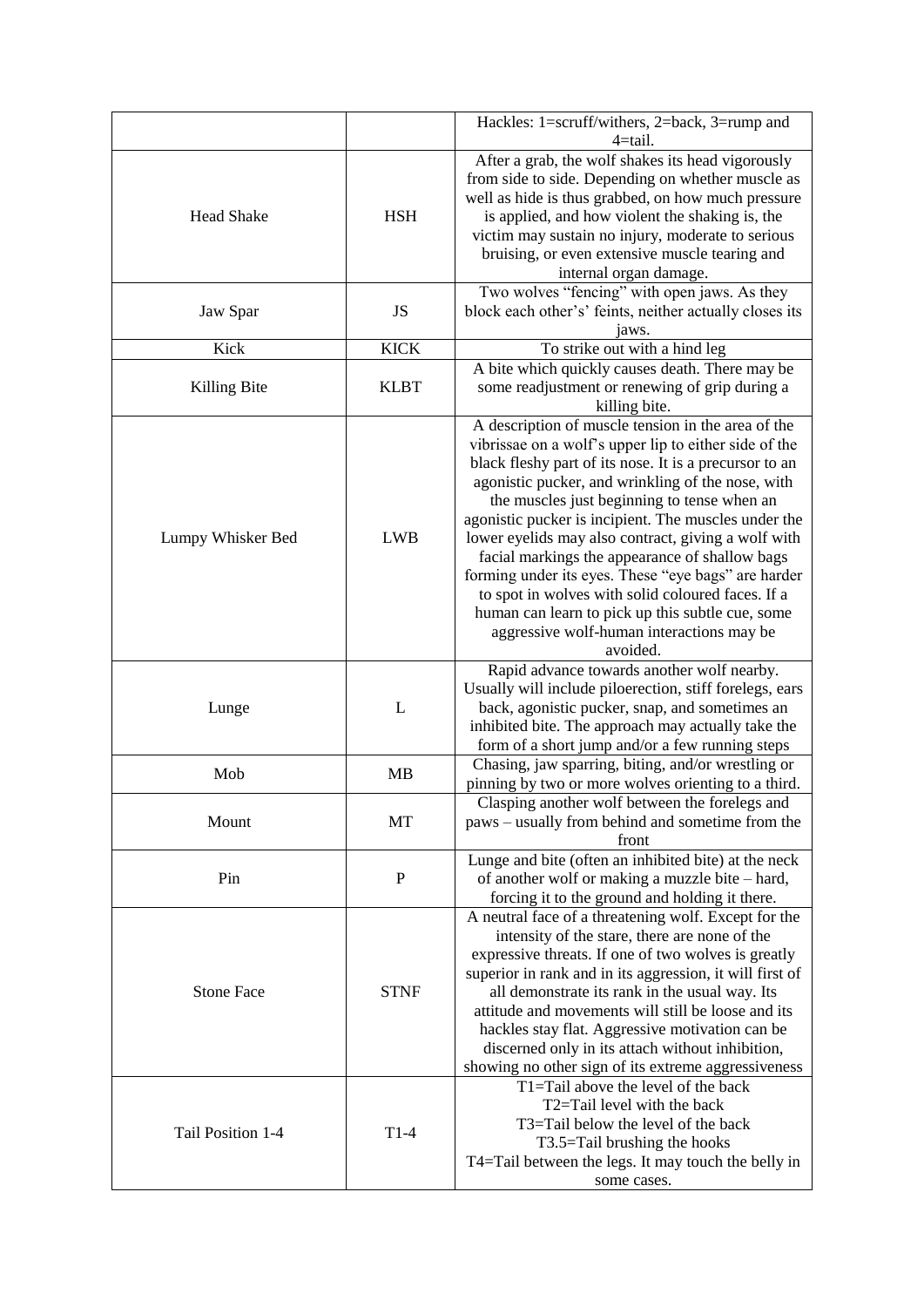|                          |                   | T1 in a circle=tail curved over back in a circle-not                                                   |
|--------------------------|-------------------|--------------------------------------------------------------------------------------------------------|
|                          |                   | as tight as a sled dog's tail curve                                                                    |
|                          |                   | Short pulling movements, during which the wolf's                                                       |
| Tug                      | <b>TG</b>         | head is pulled back and its legs are braced against                                                    |
|                          |                   | the direction of the pull                                                                              |
| Tug-of-wolf's-name       | $T$ <name></name> | A tug-of-war with a wolf used as the "rope". The "-                                                    |
|                          |                   | name" indicates which wolf is being tugged                                                             |
|                          |                   | Stand together on hind legs, front legs on others                                                      |
|                          |                   | shoulders, usually silent and with open mouth.                                                         |
| Wrestle                  | <b>WR</b>         | Involves a lot of rapid shifting body contact,                                                         |
|                          |                   | including shoving, gripping, grabs, inhibited bites,                                                   |
|                          |                   | and attempts to pin or know down                                                                       |
|                          |                   | <b>Defence and Submission</b>                                                                          |
|                          |                   | Vertical retraction of the lips.                                                                       |
|                          |                   | Self-confident animal will simultaneously bring the                                                    |
|                          |                   | corners of the mouth forward so only the canines                                                       |
| <b>Agonistic Pucker</b>  | AP                | and incisors are exposed (APC)                                                                         |
|                          |                   | Fearful animal will draw the corners of the mouth                                                      |
|                          |                   | back, exposing the corners of the mouth back,                                                          |
|                          |                   | exposing some pre-molars (APF)                                                                         |
|                          |                   | Ears held out to the side, inner surface down, like                                                    |
| <b>Airplane Ears</b>     | AE                | the wings of an airplane. Can be seen in: grooming                                                     |
|                          |                   | solicitation to humans or wolves, stalking or                                                          |
|                          |                   | ambush.                                                                                                |
|                          |                   | Movement toward another individual often used as                                                       |
| Approach                 | <b>APP</b>        | part of threat or sexual behaviours. The                                                               |
|                          |                   | combination of other expressive behaviours will                                                        |
|                          |                   | give reason for the approach.<br>Breaking eye contact. May not involve turning the                     |
| <b>Avert Gaze</b>        | AV                | head as well. Often seen as aggressive, threatening                                                    |
|                          |                   | interactions                                                                                           |
|                          |                   | Walking away from a wolf or situation. Faster gaits                                                    |
| Avoid                    | A                 | used for the same purpose are called escape.                                                           |
|                          |                   | Avoidance may incorporate creeping.                                                                    |
|                          |                   | There are three basic types of bark: Breathy Woof,                                                     |
| <b>Bark</b>              | BK                | Growl Bark and the Bow Wow.                                                                            |
|                          |                   | A howl closely preceded by a bark. Howl is often                                                       |
| Bark-Howl                | BK-H              | hoarse. Alarm call/warning.                                                                            |
| <b>Bite</b>              | <b>BT</b>         | To close jaws and teeth on another. Indicates an                                                       |
|                          |                   | uninhibited bite which often causes wounds.                                                            |
|                          |                   | A means of dislodging a wolf who has mounted or                                                        |
|                          |                   | is riding up. Short jump directly up, arching its                                                      |
| <b>Buck Off</b>          | <b>BOFF</b>       | spine slightly. Forefeet are braced and the jump is                                                    |
|                          |                   | made mainly with the hind quarters. Bucking may                                                        |
|                          |                   | take place as the wolf moves forward and may be                                                        |
|                          |                   | augmented by attempts to turn, whirl and snap.                                                         |
|                          |                   | To move forward by some pulling with the forelegs                                                      |
| Crawl                    | <b>CRAWL</b>      | and pushing with the hind legs. The sternum and                                                        |
|                          |                   | belly touch, or almost touch, the ground                                                               |
| Creep                    | <b>CREEP</b>      | A crouch superimposed on a gait, typically the                                                         |
|                          |                   | walk.                                                                                                  |
|                          |                   | Intense aggressive behaviour - usually defensive<br>and elicited. Can escalate into an all-out attack. |
| <b>Critical Reaction</b> | <b>CRIT-R</b>     | Exhibited in wolves unable/unwilling to retreat -                                                      |
|                          |                   | can be due to the lack of an avenue of retreat from                                                    |
|                          |                   |                                                                                                        |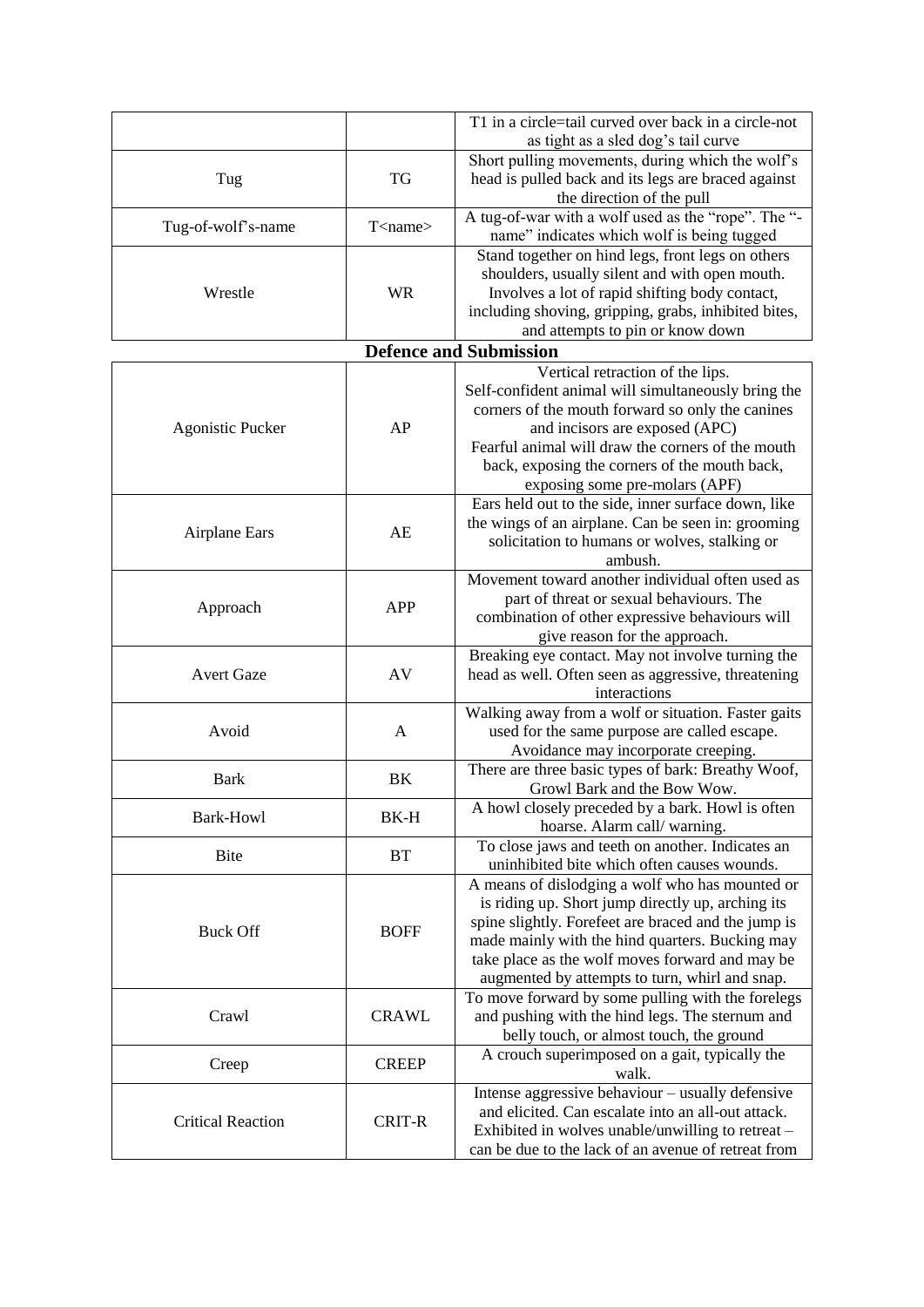|                                                 |               | an approaching animal/human who are not                                                                                                                                                                                                                                            |
|-------------------------------------------------|---------------|------------------------------------------------------------------------------------------------------------------------------------------------------------------------------------------------------------------------------------------------------------------------------------|
|                                                 |               | intending a threat                                                                                                                                                                                                                                                                 |
| Crouch                                          | <b>CROUCH</b> | Legs are bent and the back is often arched. Overall<br>effect makes the wolf appear hunched and smaller.<br>Arched back is an important component which<br>distinguishes this from the stalk. T4 is the usual tail<br>position.                                                    |
| Defecate                                        | DF            | To excrete faeces. A fearful animal may defecate<br>during a ritualised fight or when receiving an<br>offensive threat. The faeces may be runny - sign of<br>stress. A wolf who does this with T4 has what is<br>called "diaper tail"                                              |
| Ears Back                                       | EB            | Ears lowered and folded back against the sides of<br>the head. The ears have a flattened appearance.                                                                                                                                                                               |
| Ears Turned Sideways and<br><b>Slanted Back</b> | <b>ETS</b>    | Apparently a combination, or superposition, or ears<br>back and ears pricked, turned sideways.                                                                                                                                                                                     |
| <b>EEE</b>                                      | <b>EEE</b>    | Phonetic rendering of a squeal. Can be exhibited<br>with grin, T4, slight agonistic pucker, crouch, and<br>eyes squeezed shut.                                                                                                                                                     |
| Escape                                          | <b>ESC</b>    | To get away. To succeed in avoiding an attack,<br>mobbing, or harassment. Escaping is done at a fast<br>trot or a run, which distinguishes it from avoiding,<br>which may be done at a walk or slow trot.                                                                          |
| Gape                                            | <b>GAPE</b>   | Open mouth threat, ears back, oriented toward<br>other wolf, lips retracted back both horizontally and<br>vertically; often accompanies charge                                                                                                                                     |
| Grab                                            | <b>GB</b>     | To bite an object or another wolf, and to hold it<br>firmly                                                                                                                                                                                                                        |
| Grin                                            | <b>GRIN</b>   | The wolf's lips are drawn back, but not up.<br>Friendly, submissive, and greeting interactions -<br>corners of the mouth may turn up.<br>Defensive or threatening interactions – corners of<br>the mouth turn down.<br>The lips may be closer or open, but open is more<br>common. |
| Growf                                           | <b>GROWF</b>  | A combination of growl, agonistic pucker, and<br>snap, all performed very rapidly. May be<br>augmented by a lunge and a tongue flick, as well as<br>threat stares. The growfer may also show some<br>piloerection (hackles).                                                       |
| Growl                                           | G             | A throaty rumbling vocalisation, usually low in<br>pitch. May be used in aggressive or defensive<br>interactions                                                                                                                                                                   |
| Growl-Bark                                      | $G-BK$        | Barks and growls closely interspersed among or<br>superimposed on each other                                                                                                                                                                                                       |
| Hackles 1-4                                     | $H1-4$        | Piloerection of the fur along the spine, which tends<br>to make the wolf look larger than it actually is.<br>Hackles: 1=scruff/withers, 2=back, 3=rump and<br>$4 = tail.$                                                                                                          |
| Hug                                             | ${\rm HUG}$   | To clasp around the neck or shoulders using one or<br>both front legs. It is accompanied by greeting or<br>submissive behaviour and there is no pelvic<br>thrusting. Once in a while a hug will be used to<br>hold the head and neck of an opponent skull                          |
| Ignore                                          | IG            | To be able to see another's actions, yet make no<br>observable response to them                                                                                                                                                                                                    |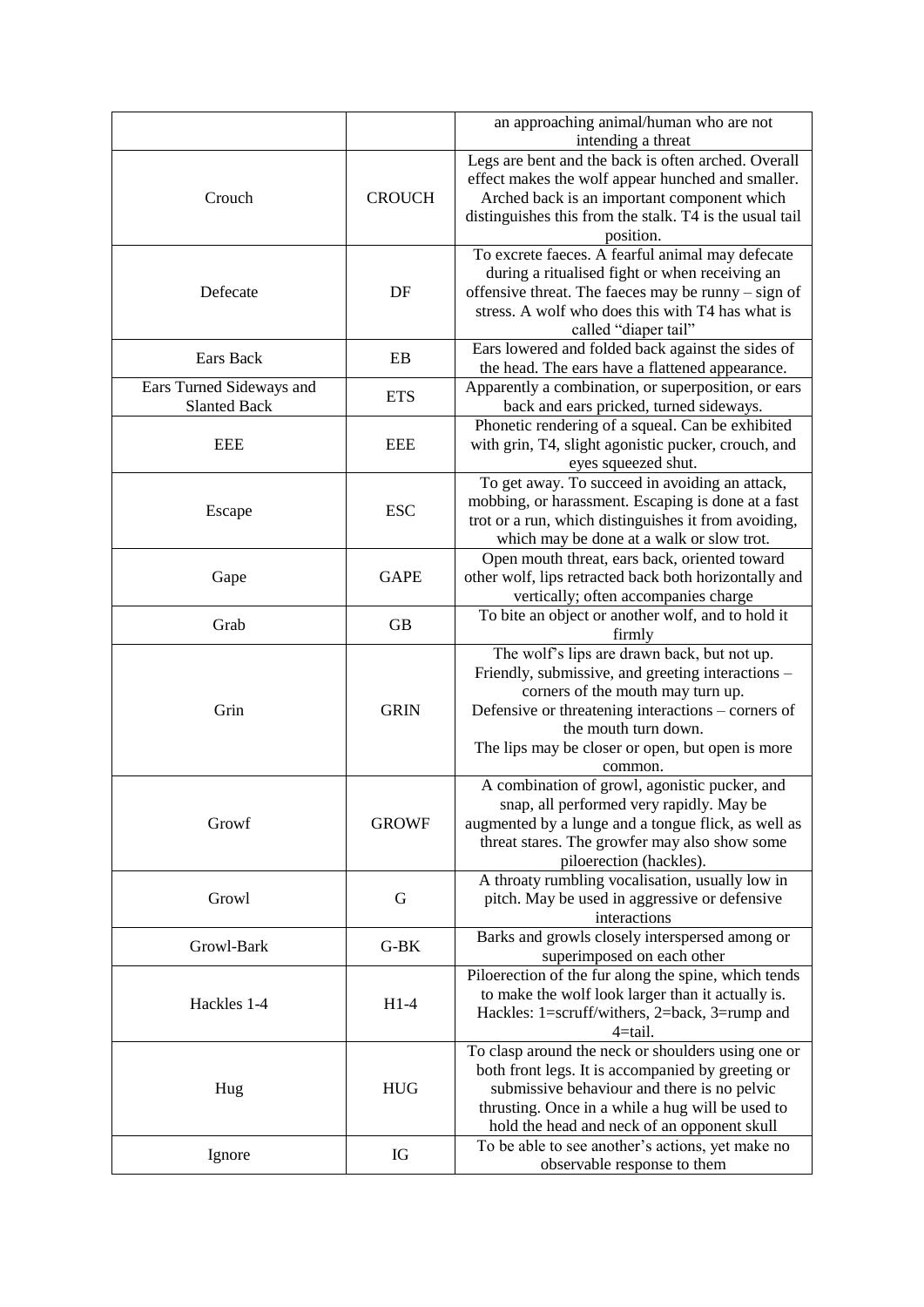| <b>Indirect Approach</b> | <b>IND APP</b> | A nonlinear approach which is often made via a<br>meandering path, a series of cures, or some casting<br>around or back and forth as if the animal could be<br>either searching for something or experiencing<br>approach avoidance conflict. The wolf may have its<br>ears somewhat back, and sniff the ground. It may<br>look as if mere coincidence brings it into the social<br>space of another. Often includes ambling. May be<br>used as a means of approaching in a cautious non-<br>threatening manner, incorporating expressive<br>behaviours which have the effect of decreasing the<br>intensity of either a socially threatening or<br>predatory encounter. |
|--------------------------|----------------|--------------------------------------------------------------------------------------------------------------------------------------------------------------------------------------------------------------------------------------------------------------------------------------------------------------------------------------------------------------------------------------------------------------------------------------------------------------------------------------------------------------------------------------------------------------------------------------------------------------------------------------------------------------------------|
| <b>Inguinal Present</b>  | $ING-P$        | Female stands or walks with anogenital region<br>oriented to males face, back often slightly arched,<br>base of tail deflected up or to the side. Standing<br>wolf rotates one hind leg out, making it easy for<br>another wolf to insert its nose behind the stifle and<br>sniff the abdominal area. A wolf lying down in<br>passive submission lifts the uppermost hind leg,<br>exposing the belly. It may half roll onto its back as<br>well.                                                                                                                                                                                                                         |
| <b>Inhibited Bite</b>    | IB             | A bite without sufficient pressure to wound a wolf.                                                                                                                                                                                                                                                                                                                                                                                                                                                                                                                                                                                                                      |
| Jaulen                   | J <sub>L</sub> | (Pronounced "yowl-en") A shrill, ululating<br>vocalisation. The term is borrowed from German<br>and might be colloquially translated as "yowling".                                                                                                                                                                                                                                                                                                                                                                                                                                                                                                                       |
| Jaw Spar                 | JS             | Two wolves "fencing" with open jaws. As they<br>block each other's' feints, neither actually closes its<br>jaws.                                                                                                                                                                                                                                                                                                                                                                                                                                                                                                                                                         |
| Kick                     | <b>KICK</b>    | To strike out with a hind leg                                                                                                                                                                                                                                                                                                                                                                                                                                                                                                                                                                                                                                            |
| Leave                    | LV             | To go away                                                                                                                                                                                                                                                                                                                                                                                                                                                                                                                                                                                                                                                               |
| Lick                     | LK             | To pass the tongue over.                                                                                                                                                                                                                                                                                                                                                                                                                                                                                                                                                                                                                                                 |
| Lick Intention           | <b>LKI</b>     | An extension and flicking of the tongue between<br>the lips; a licking motion performed at a distance<br>too great to reach its intended target. May manifest<br>as a single small flick or several slurps of almost<br>the full length of the tongue (length of tongue<br>extension and number of repetitions will vary with<br>context). Teeth may or may not be additionally<br>bared.                                                                                                                                                                                                                                                                                |
| Lumpy Whisker Bed        | <b>LWB</b>     | A description of muscle tension in the area of the<br>vibrissae on a wolf's upper lip to either side of the<br>black fleshy part of its nose. It is a precursor to an<br>agonistic pucker, and wrinkling of the nose, with<br>the muscles just beginning to tense when an<br>agonistic pucker is incipient. The muscles under the<br>lower eyelids may also contract, giving a wolf with<br>facial markings the appearance of shallow bags<br>forming under its eyes. These "eye bags" are harder<br>to spot in wolves with solid coloured faces. If a<br>human can learn to pick up this subtle cue, some<br>aggressive wolf-human interactions may be<br>avoided.      |
| Lunge                    | L              | Rapid advance towards another wolf nearby.<br>Usually will include piloerection, stiff forelegs, ears<br>back, agonistic pucker, snap, and sometimes an                                                                                                                                                                                                                                                                                                                                                                                                                                                                                                                  |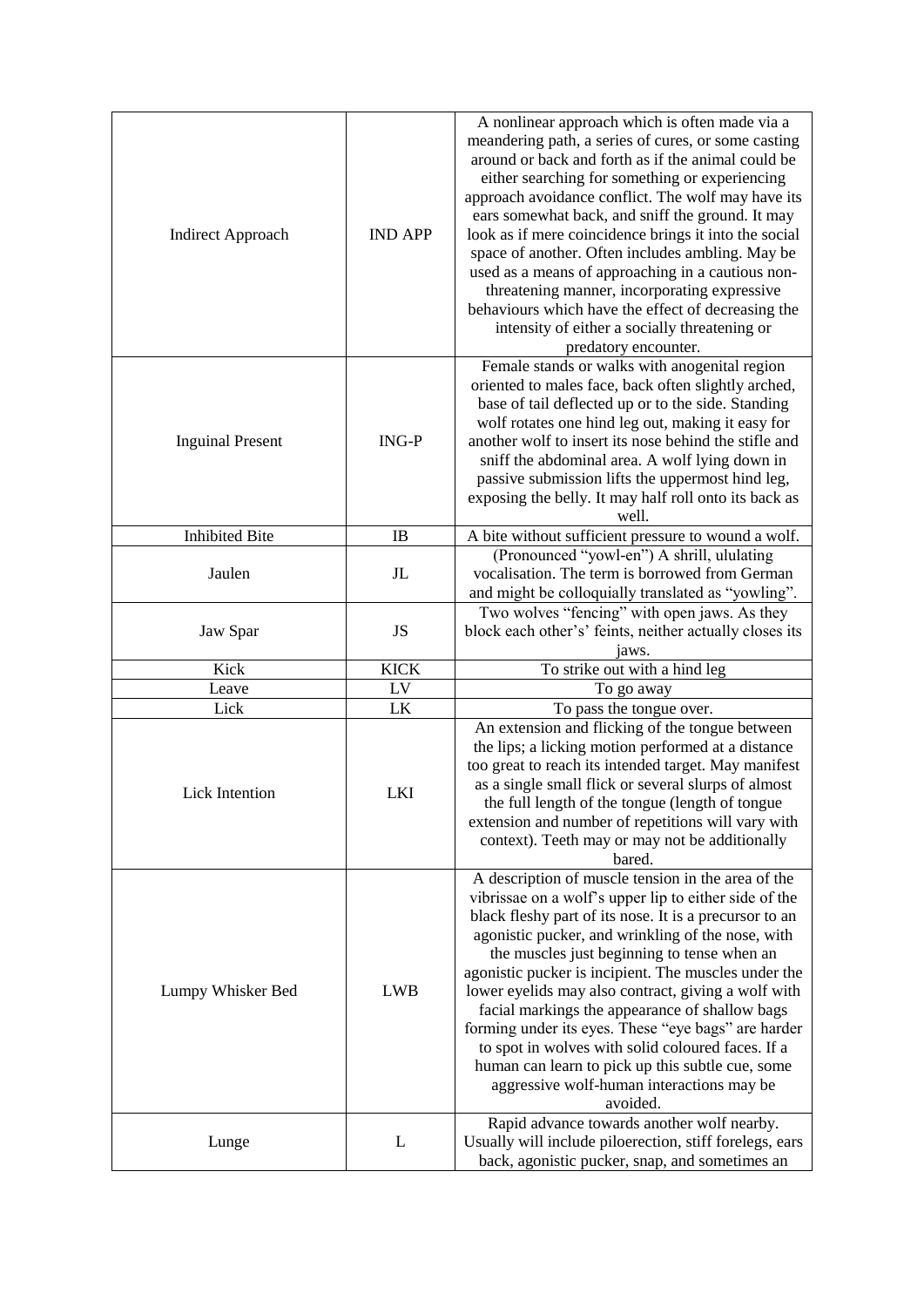|                       |                  | inhibited bite. The approach may actually take the<br>form of a short jump and/or a few running steps                                                                                                                                                                                                                                                                                                                                                                                                                                                                   |
|-----------------------|------------------|-------------------------------------------------------------------------------------------------------------------------------------------------------------------------------------------------------------------------------------------------------------------------------------------------------------------------------------------------------------------------------------------------------------------------------------------------------------------------------------------------------------------------------------------------------------------------|
| <b>Monkey Chatter</b> | MC               | A rare shrill chirpy chattering vocalisation<br>accompanying offensive threats and defensive<br>threats                                                                                                                                                                                                                                                                                                                                                                                                                                                                 |
| Ottering              | <b>OTR</b>       | Play running with the legs remaining well bent. The<br>wolf therefore shows a lowered profile and<br>typically has a convex top line. Usually ottering is<br>done in a relatively small space, quite close to<br>another wolf. This may be used as an invitation to<br>play or as part of courtship. An ottering wolf<br>usually carries its ears back or turned sideways and<br>slanted back. Grinning during ottering is very<br>common. Ottering may stretch into a play run in<br>which the legs are extended more and the top line<br>loses some of its convexity. |
| Panic Attack          | PA               | An extreme fear response. Ears are back, and there<br>may be trembling in the legs and whole body.<br>Rapid breathing may be seen – often but not always<br>due to running. Sometimes the wolf may woof.<br>Panic attacks may or may not include aggression.<br>Usually, if the wolf has the option of retreating, it<br>will run away, tail tucked and often defecating as it<br>goes. When running, the wolf runs at or near top<br>speed, sometimes tripping or running into things.                                                                                 |
| Paw                   | <b>PW</b>        | To extend or wave the paw, using it to touch<br>another or stroking the air in front of another.<br>Sometimes, as with an intimidated animal, the<br>foreleg is held up and the paw given a limited wave<br>from the knee to the foot                                                                                                                                                                                                                                                                                                                                   |
| Pin Wheel             | <b>PIN WHEEL</b> | If two wolves are tied and either or both begins<br>struggling to free itself, they may end up spinning<br>around threatening each other or even escalating to<br>a ritualised attack. Gaping may occur, together with<br>yarling and shrieking, and inhibited bites may be<br>exchanged or the pair may jaw spar.                                                                                                                                                                                                                                                      |
| Pony-Tail Ears        | <b>PTE</b>       | Ears laid flat pulled so far back that they meet, or<br>nearly do, behind the occipital crest                                                                                                                                                                                                                                                                                                                                                                                                                                                                           |
| Refuge                | <b>REF</b>       | To seek shelter. A defensive behaviour often used<br>when a wolf its mobbed or attacked                                                                                                                                                                                                                                                                                                                                                                                                                                                                                 |
| Roll On Back          | ROL-BK           | After lying down on its ventral surface or side, the<br>animal rotates its body on the longitudinal axis,<br>coming to rest on the dorsal surface. The forelegs<br>may assume various positions and the hind legs<br>may relax and rotate out to the side from the hip<br>joint                                                                                                                                                                                                                                                                                         |
| Shiver                | <b>SHIVER</b>    | The animal trembles rapidly. Quivering may extend<br>to its legs as well as the torso and head.                                                                                                                                                                                                                                                                                                                                                                                                                                                                         |
| Shriek                | <b>SHRIEK</b>    | A loud, shrill scream which lack the ululation of<br>jaulen                                                                                                                                                                                                                                                                                                                                                                                                                                                                                                             |
| Snap                  | SN               | A rapid bite that has a little contact with its object.<br>As the wolf's jaws come together, the teeth make<br>an audible sound                                                                                                                                                                                                                                                                                                                                                                                                                                         |
| Squeal                | <b>SQUEAL</b>    | A shrill vocalisation made with one long exhalation<br>lacking the "sobbing" of a whimper. A squeal is<br>also more drawn out then a "whine", or "yipe". Not<br>as loud as a shriek                                                                                                                                                                                                                                                                                                                                                                                     |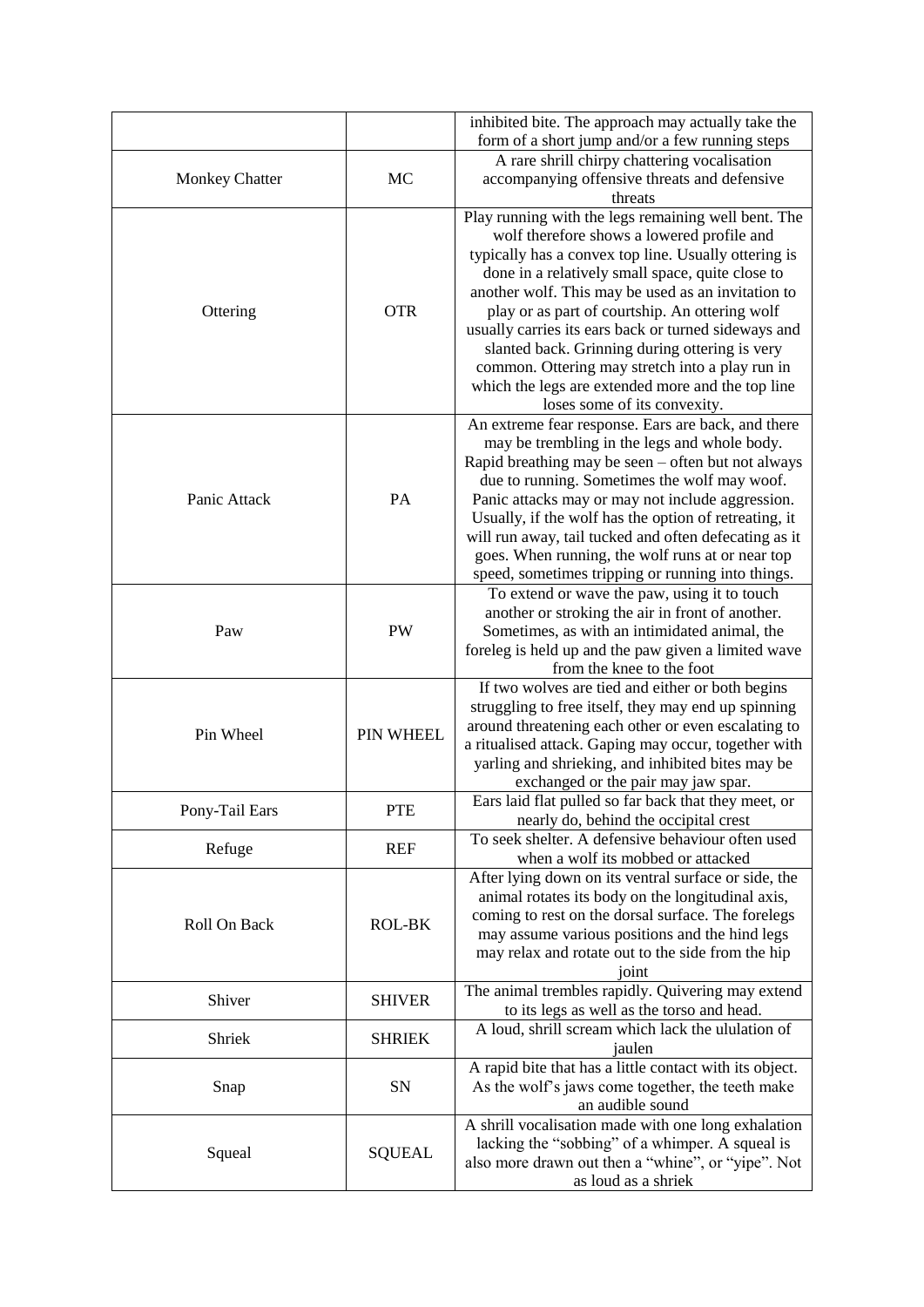| Squirm               | <b>SQUIRM</b> | To writhe and wriggle. The wolf's goal is often to<br>extricate itself from a grab, pin, squash, etc., and<br>squirming is often augmented by kicking, inhibited<br>bites etc.                                                                                                                                                                                                                                                                                                                                                                                                                                       |
|----------------------|---------------|----------------------------------------------------------------------------------------------------------------------------------------------------------------------------------------------------------------------------------------------------------------------------------------------------------------------------------------------------------------------------------------------------------------------------------------------------------------------------------------------------------------------------------------------------------------------------------------------------------------------|
| Submission-Active    | $S-A$         | Persistent licking of another wolf's muzzle while<br>crouching with tail tucked in (T4) or wagging. The<br>tail may be wagging while tucked. Also, the wolf<br>paws at the other's face. Active submission is<br>distinguished from greeting by the crouch and<br>tucked tail                                                                                                                                                                                                                                                                                                                                        |
| Submission-Obnoxious | $S-O$         | Behaviour is ostensibly submissive or greeting but<br>they do it so vigorously and persistently that they<br>may actually displace a higher ranking animal.<br>Sometimes the submissive wolf actually pursues<br>the higher ranking wolf as it quickly leaves to avoid<br>being tripped, poked and effusively licked. The<br>higher ranking wolf typically maintains confident<br>expressive behaviours including growling,<br>agonistic puckers, high tail carriage (T1),<br>locomotion characterised by stepping higher than<br>usual, muzzle bites, etc., but also tends to leave the<br>subordinate wolf rapidly |
| Submissive-Passive   | $S-P$         | Falling or laying on the side or back, often<br>1.<br>raising a hind leg to inguinal present. The<br>ears are flattened and the tail may be<br>between the legs (T4)<br>Sometimes the wolf sits or crouches, again<br>2.<br>attempting an inguinal presentation, but<br>does not attempt any greeting behaviour or<br>active appeasement. Though still on its<br>feet, its behaviour is passive rather than<br>active                                                                                                                                                                                                |
| Tail Position 1-4    | $T1-4$        | $T1 = Tail above the level of the back$<br>T2=Tail level with the back<br>T3=Tail below the level of the back<br>T3.5=Tail brushing the hooks<br>T4=Tail between the legs. It may touch the belly in<br>some cases.<br>T1 in a circle=tail curved over back in a circle-not<br>as tight as a sled dog's tail curve                                                                                                                                                                                                                                                                                                   |
| Tail Wag             | TW            | Movement of the tail up and down, side to side<br>repeatedly.                                                                                                                                                                                                                                                                                                                                                                                                                                                                                                                                                        |
| Test                 | <b>TEST</b>   | Refers to both hunting of prey, in which the wolves<br>approach prey, observe their reaction and select an<br>individual vulnerable enough to catch, and also to a<br>complex of behaviours, some subtle, some blatant,<br>by which a wolf gauges another wolf's confidence<br>and social freedom and how firmly it occupies its<br>social rank. Testing of non-prey may or may not<br>involve overt aggression.                                                                                                                                                                                                     |
| Threaten             | TH            | A general term useful when action is so fact that<br>some detail must be sacrificed. Includes but is not<br>limited to behaviours such as staring, growling,<br>agonistic puckers, lateral displays, hackles, lunges,<br>snaps, and ambushes                                                                                                                                                                                                                                                                                                                                                                         |
| Urinate              | $\mathbf U$   | To excrete urine. Raised leg urination, squat<br>urination, and standing urination are the typical                                                                                                                                                                                                                                                                                                                                                                                                                                                                                                                   |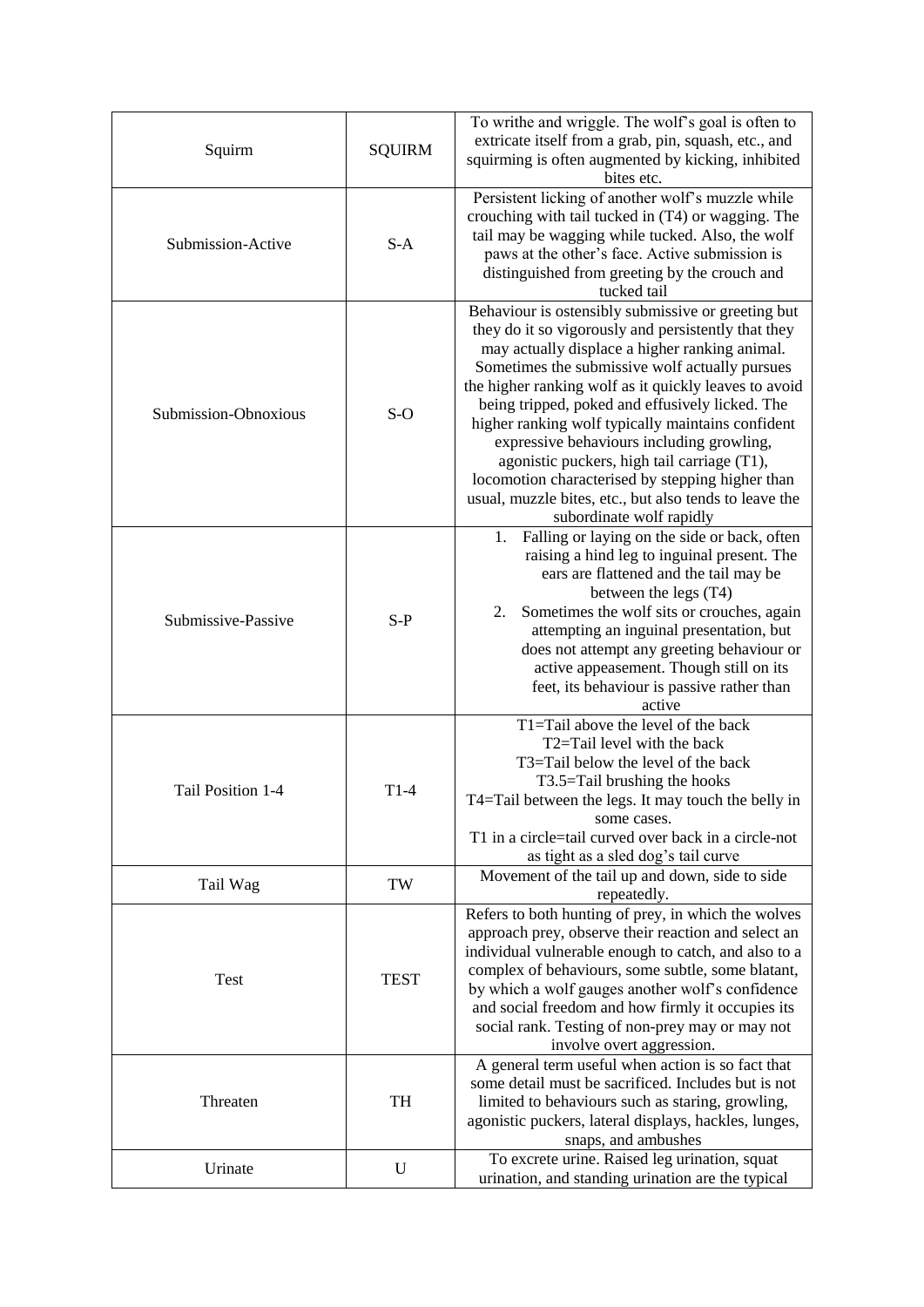|                         |               | postures. A fearful, submissive wolf, and                                             |
|-------------------------|---------------|---------------------------------------------------------------------------------------|
|                         |               | submissive young pups, may lose sphincter control                                     |
|                         |               | and urinate involuntarily in a variety of postures,                                   |
|                         |               | including passive submission -1                                                       |
|                         |               | A fairly constant high pitched monotone which                                         |
| Whimper                 | <b>WHIP</b>   | appears to be a series of rapid exhalations or                                        |
|                         |               | "pushes" from the diaphragm                                                           |
|                         |               | To spin around rapidly, usually to confront another                                   |
| Whirl                   | <b>WHIRL</b>  | wolf                                                                                  |
|                         |               | A vocalisation sounding like jaulen or whimpering                                     |
| Yarl                    | <b>YARL</b>   | superimposed on a growl. It is a very shrill growl.                                   |
|                         |               | A yarling wolf is usually defensive.                                                  |
|                         |               | <b>Offensive Threat</b>                                                               |
|                         |               | Vertical retraction of the lips.                                                      |
|                         |               |                                                                                       |
|                         |               | Self-confident animal will simultaneously bring the                                   |
|                         | AP            | corners of the mouth forward so only the canines                                      |
| <b>Agonistic Pucker</b> |               | and incisors are exposed (APC)<br>Fearful animal will draw the corners of the mouth   |
|                         |               | back, exposing the corners of the mouth back,                                         |
|                         |               |                                                                                       |
|                         |               | exposing some pre-molars (APF)<br>Ears held out to the side, inner surface down, like |
|                         |               |                                                                                       |
| <b>Airplane Ears</b>    | AE            | the wings of an airplane. Can be seen in: grooming                                    |
|                         |               | solicitation to humans or wolves, stalking or                                         |
|                         |               | ambush.                                                                               |
|                         |               | Lying in a sphinx posture, staring intently at                                        |
| Ambush                  | AM            | another wolf or at prey. If done standing, the                                        |
|                         |               | ambushing wolf tends to have its head level with,                                     |
|                         |               | or more commonly lower than its back.                                                 |
|                         |               | Movement toward another individual often used as                                      |
| Approach                | <b>APP</b>    | part of threat or sexual behaviours. The                                              |
|                         |               | combination of other expressive behaviours will                                       |
|                         |               | give reason for the approach.                                                         |
|                         |               | Breaking eye contact. May not involve turning the                                     |
| <b>Avert Gaze</b>       | AV            | head as well. Often seen as aggressive, threatening                                   |
|                         |               | interactions                                                                          |
| <b>Bark</b>             | BK            | There are three basic types of bark: Breathy Woof,                                    |
|                         |               | Growl Bark and the Bow Wow.                                                           |
|                         |               | To sniff in a slow, exaggerated way. May include a                                    |
| Besnuffle               | <b>BESNF</b>  | circular rooting motion with the nose. Tends to                                       |
|                         |               | precede bites which are hard, but still inhibited, and                                |
|                         |               | sometimes precedes grooming<br>Combination of bow and stretch. The movement is        |
|                         |               | slow, and the toes of the forepaws may also be                                        |
| <b>Bow-Stretch</b>      | <b>BW-STR</b> |                                                                                       |
|                         |               | stretched and fanning. Elbows usually do not touch                                    |
|                         |               | the ground.                                                                           |
| Chase                   | CS            | Chase another animal, usually with ears back and                                      |
|                         |               | pioerect                                                                              |
|                         |               | Placing the head across the back or shoulders of                                      |
| Chin Rest               | <b>CHR</b>    | another wolf. Seems to be a way to assess the other                                   |
|                         |               | wolf's response to a weight on its back - e.g., prior                                 |
|                         | <b>CHOKE</b>  | to a mount                                                                            |
| Choke<br>Circle         | <b>CIR</b>    | Done to another wolf by squeezing its windpipe                                        |
|                         |               | To walk around an object or another individual                                        |
| Coat                    | <b>COAT</b>   | Mounting without clasping. Scruff may be gripped                                      |
|                         |               | in the mouth of the wolf performing the mount.                                        |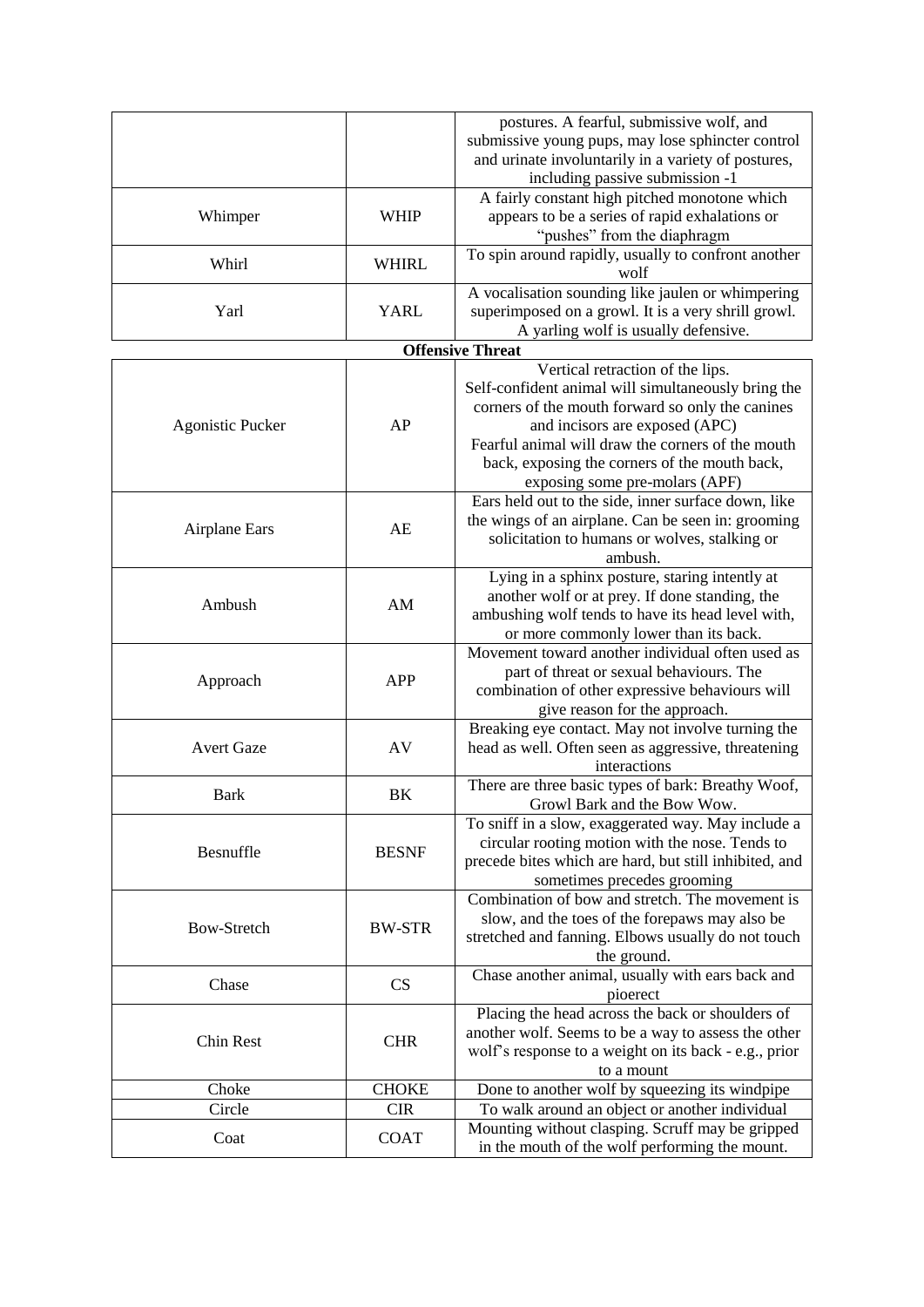| Face-Off              | $F-O$           | A very stiff stance with two wolves facing each<br>other, heads side by side. Usually one or both have<br>the T1 or T2 position                                                                                                                                                                                                                                                                                                                                                                   |
|-----------------------|-----------------|---------------------------------------------------------------------------------------------------------------------------------------------------------------------------------------------------------------------------------------------------------------------------------------------------------------------------------------------------------------------------------------------------------------------------------------------------------------------------------------------------|
| Fence                 | F               | Threatening through the fence. May include<br>strutting and "muscle poses", standing tall, staring,<br>raised hackles, or running back and forth along the<br>fence                                                                                                                                                                                                                                                                                                                               |
| Follow                | <b>FOL</b>      | To gait behind another animal, orienting to it<br>specifically and changing direction as needed to<br>remain behind it. A constant distance is sometimes<br>maintained.                                                                                                                                                                                                                                                                                                                           |
| Gape                  | <b>GAPE</b>     | Open mouth threat, ears back, oriented toward<br>other wolf, lips retracted back both horizontally and<br>vertically; often accompanies charge                                                                                                                                                                                                                                                                                                                                                    |
| Growl                 | G               | A throaty rumbling vocalisation, usually low in<br>pitch. May be used in aggressive or defensive<br>interactions                                                                                                                                                                                                                                                                                                                                                                                  |
| Growl-Bark            | $G-BK$          | Barks and growls closely interspersed among or<br>superimposed on each other                                                                                                                                                                                                                                                                                                                                                                                                                      |
| Harass                | <b>HR</b>       | Repeated threats, or mock attack, on a wolf.                                                                                                                                                                                                                                                                                                                                                                                                                                                      |
| <b>Head Shake</b>     | <b>HSH</b>      | After a grab, the wolf shakes its head vigorously<br>from side to side. Depending on whether muscle as<br>well as hide is thus grabbed, on how much pressure<br>is applied, and how violent the shaking is, the<br>victim may sustain no injury, moderate to serious<br>bruising, or even extensive muscle tearing and<br>internal organ damage.                                                                                                                                                  |
| Herd                  | <b>HERD</b>     | Staring at and following another wolf persistently,<br>so that the followed wolf is displaced and<br>sometimes literally herded, as if it were a sheep and<br>the other wolf a sheep dog. Often appears that the<br>wolf being herded has no free choice as to where to<br>go.                                                                                                                                                                                                                    |
| Sniff Inguinal Region | <b>ING SNF</b>  | Sniffing just in front of the stifle or putting the nose<br>to the area of abdomen between and posterior to the<br>stifles                                                                                                                                                                                                                                                                                                                                                                        |
| <b>Inhibited Bite</b> | IB.             | A bite without sufficient pressure to wound a wolf.                                                                                                                                                                                                                                                                                                                                                                                                                                               |
| Jaw Punch             | <b>JPCH</b>     | A hard poke or punch with the muzzle, mouth<br>closed. Often precedes a bite and is used to<br>intimidate. It lacks the upward motion of the nose<br>nudge and may follow besnuffling.                                                                                                                                                                                                                                                                                                            |
| <b>Knock Down</b>     | <b>KD</b>       | To strike another wolf a sharp blow – usually with<br>the chest and shoulders. This is often done by<br>running into it, so that the other wolf falls to the<br>ground.                                                                                                                                                                                                                                                                                                                           |
| Lateral Display       | <b>LAT DISP</b> | A wolf stands broadside to another, standing tall,<br>head up, ears pricked, T1 or T2, usually some<br>hackles and it may try to force eye contact                                                                                                                                                                                                                                                                                                                                                |
| Lumpy Whisker Bed     | <b>LWB</b>      | A description of muscle tension in the area of the<br>vibrissae on a wolf's upper lip to either side of the<br>black fleshy part of its nose. It is a precursor to an<br>agonistic pucker, and wrinkling of the nose, with<br>the muscles just beginning to tense when an<br>agonistic pucker is incipient. The muscles under the<br>lower eyelids may also contract, giving a wolf with<br>facial markings the appearance of shallow bags<br>forming under its eyes. These "eye bags" are harder |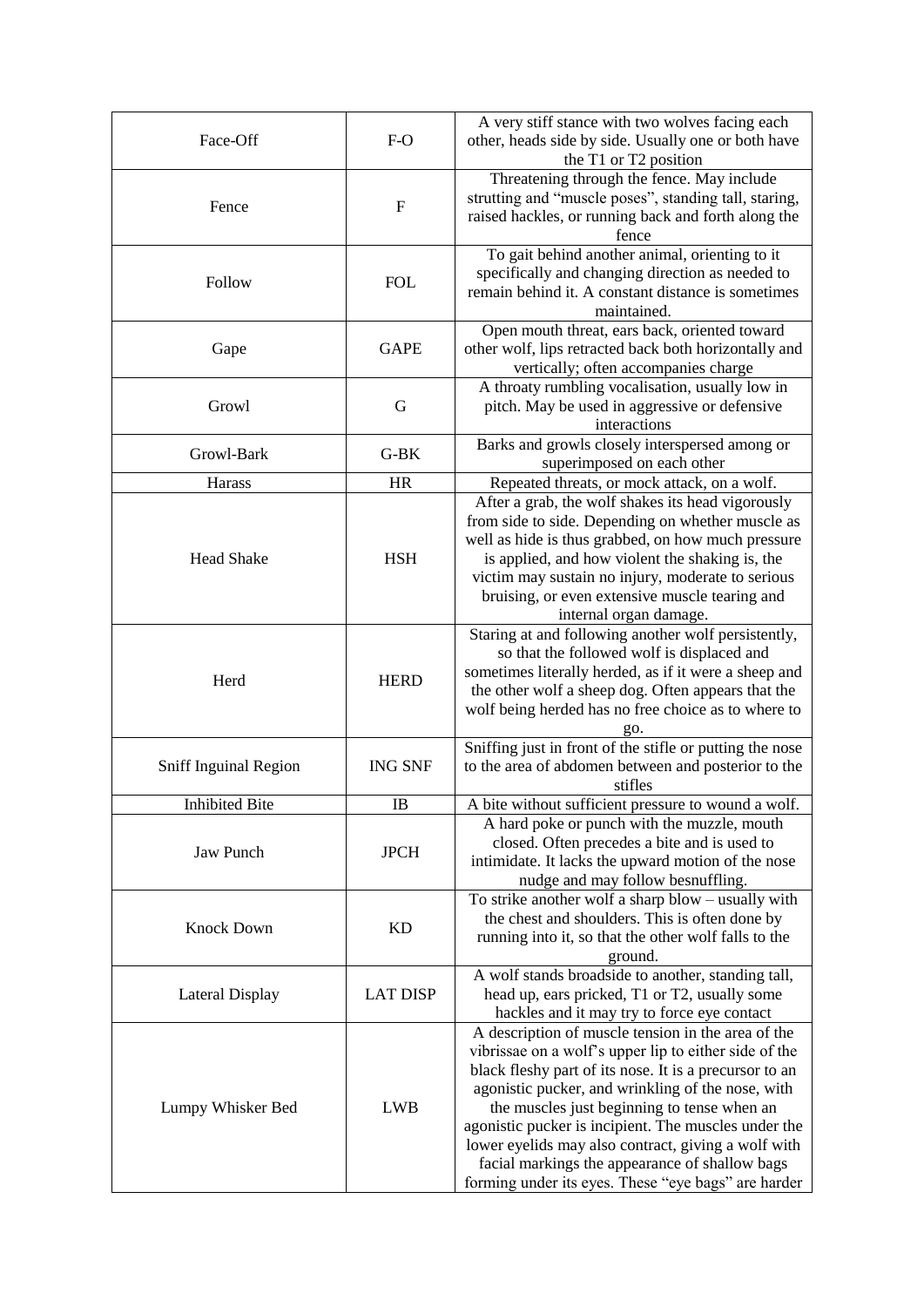|                       |                | to spot in wolves with solid coloured faces. If a<br>human can learn to pick up this subtle cue, some<br>aggressive wolf-human interactions may be<br>avoided.                                                                                                                                                                                                          |
|-----------------------|----------------|-------------------------------------------------------------------------------------------------------------------------------------------------------------------------------------------------------------------------------------------------------------------------------------------------------------------------------------------------------------------------|
| Lunge                 | L              | Rapid advance towards another wolf nearby.<br>Usually will include piloerection, stiff forelegs, ears<br>back, agonistic pucker, snap, and sometimes an<br>inhibited bite. The approach may actually take the<br>form of a short jump and/or a few running steps                                                                                                        |
| Measure               | <b>MEAS</b>    | A type of inhibited bite in which the wolf gently<br>puts its jaws on or around the body part of another<br>as if using its jaws as callipers to gauge the size of<br>the thing measured. A wolf may measure an<br>individual once, and stop, or escalate the interaction<br>by measuring several times and the close the jaws,<br>giving a sharp, even bruising pinch. |
| Mob                   | <b>MB</b>      | Chasing, jaw sparring, biting, and/or wrestling or<br>pinning by two or more wolves orienting to a third.                                                                                                                                                                                                                                                               |
| <b>Monkey Chatter</b> | MC             | A rare shrill chirpy chattering vocalisation<br>accompanying offensive threats and defensive<br>threats                                                                                                                                                                                                                                                                 |
| Mount                 | MT             | Clasping another wolf between the forelegs and<br>paws – usually from behind and sometime from the<br>front                                                                                                                                                                                                                                                             |
| Muzzle Bite-Hard      | <b>MBT</b>     | Grabbing the muzzle and applying enough pressure<br>to make the grabbed wolf whimper. Muzzle biting<br>is often accompanied by other threat behaviours<br>which may also elicit whimpering                                                                                                                                                                              |
| <b>Piggy Back</b>     | <b>PGBK</b>    | Continuing to "ride" another wolf in the mounted<br>position, despite the other wolf's walking, trotting,<br>running, bouncing or bucking. Usually seen during<br>courtship or wrestling – either playful or involving<br>over aggression. Usually brief in duration.                                                                                                   |
| Pin                   | $\mathbf P$    | Lunge and bite (often an inhibited bite) at the neck<br>of another wolf or making a muzzle bite - hard,<br>forcing it to the ground and holding it there.                                                                                                                                                                                                               |
| Point                 | <b>POINT</b>   | To Stand on three legs with the head and neck level<br>with the back or slightly above or below. The wolf<br>has one foreleg lifted, flexed at the wrist as if<br>pointing with its wrist. This is essentially a<br>stationary phase, a sort of behavioural freeze frame,<br>in stalking                                                                                |
| Ride Up               | $RD-P$         | Resting forelegs or paws on or across the back of<br>another wolf, from the side (as distinguished from<br>mounting, "riding up" from the rear)                                                                                                                                                                                                                         |
| Roar                  | <b>ROAR</b>    | A loud, deep voiced bellow with open mouth.<br>Projects well                                                                                                                                                                                                                                                                                                            |
| Rush                  | <b>RUSH</b>    | A short run directed at another wolf, an object, or<br>$prey - as$ if the lunge were lengthened by several<br>yard.                                                                                                                                                                                                                                                     |
| Snap                  | SN             | A rapid bite that has a little contact with its object.<br>As the wolf's jaws come together, the teeth make<br>an audible sound                                                                                                                                                                                                                                         |
| <b>Sniff Genitals</b> | <b>SNF-GEN</b> | Sniffing directed towards the genitals of another<br>wolf. This is done frequently during courtship and<br>is also done during greeting and mutual                                                                                                                                                                                                                      |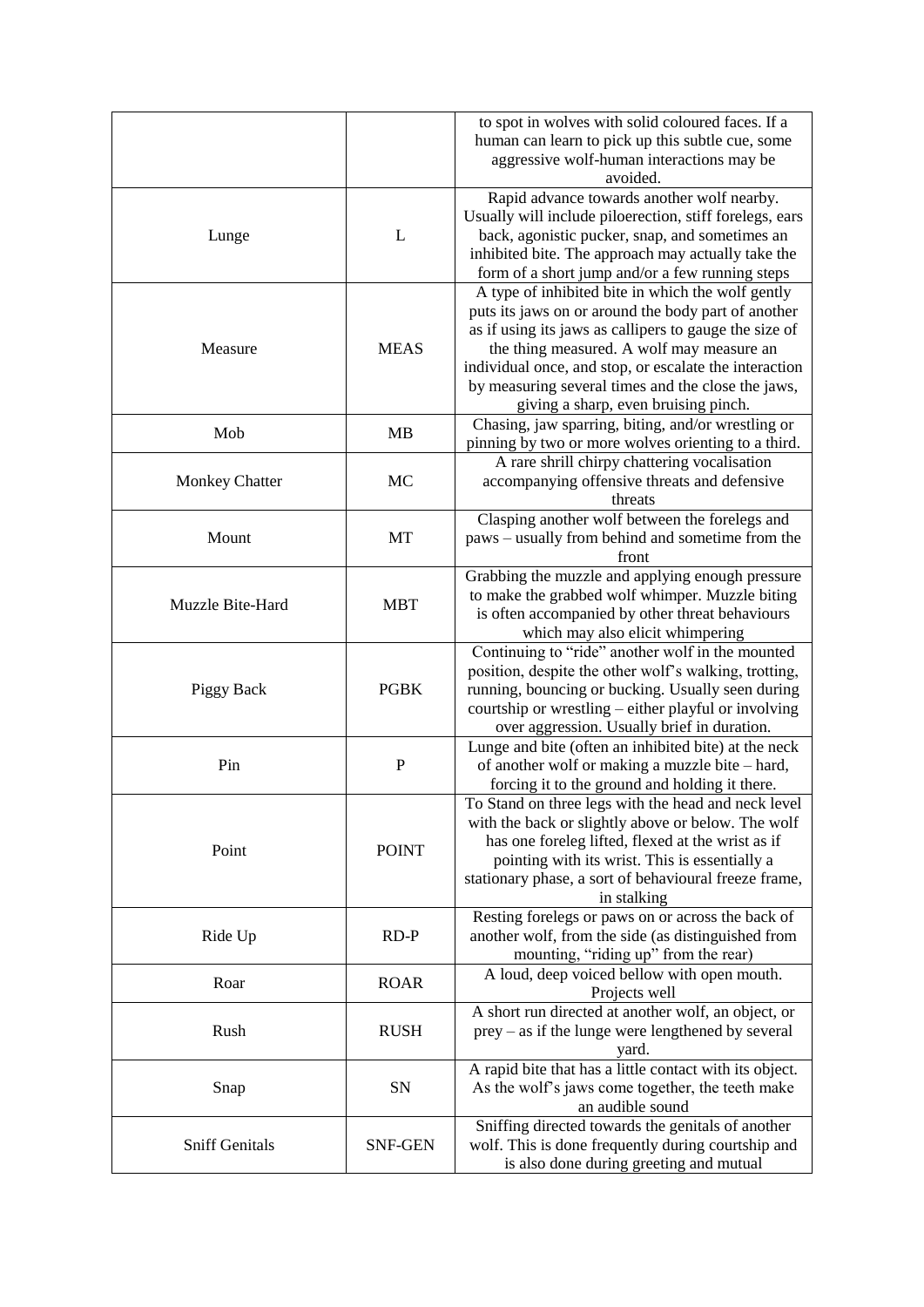|                   |                             | investigation as well as to young pups in<br>conjunction with stimulating them to eliminate.                                                                                                                                                                                                                                                                                                                                                                                                   |
|-------------------|-----------------------------|------------------------------------------------------------------------------------------------------------------------------------------------------------------------------------------------------------------------------------------------------------------------------------------------------------------------------------------------------------------------------------------------------------------------------------------------------------------------------------------------|
| <b>Stalk</b>      | <b>ST</b>                   | Ears erect and forward, body tense and either<br>standing or moving slowly with attention focused                                                                                                                                                                                                                                                                                                                                                                                              |
| <b>Stand Tall</b> | <b>STAND</b><br><b>TALL</b> | forward<br>A wolf draws itself up to its full height. The neck is<br>often arched and the ears pricked. It may stare at<br>another wolf. The tail, if not already carried high,<br>may rise. Some wolves stand well up on their toes<br>as if trying to get on "tiptoe". This behaviour is<br>seen during threat displays and also during<br>courtship. Its effect is sometimes enhanced by<br>raised hackles                                                                                  |
| <b>Stare</b>      | <b>STARE</b>                | An intense fixed gaze. In social encounters, the<br>stare may have a "hard" quality                                                                                                                                                                                                                                                                                                                                                                                                            |
| <b>Stone Face</b> | <b>STNF</b>                 | A neutral face of a threatening wolf. Except for the<br>intensity of the stare, there are none of the<br>expressive threats. If one of two wolves is greatly<br>superior in rank and in its aggression, it will first of<br>all demonstrate its rank in the usual way. Its<br>attitude and movements will still be loose and its<br>hackles stay flat. Aggressive motivation can be<br>discerned only in its attach without inhibition,<br>showing no other sign of its extreme aggressiveness |
| T-Formation       | T-F                         | One individual approaches the shoulder region of<br>another head on, so that, viewed from above, the<br>two animals make a capital "T". A male may<br>approach a female in oestrous this way and often an<br>aggressive individual will make the approach,<br>taking the position at the "T"'s stem. A confident<br>animal will sometimes deliberately take the<br>position at the top of the "T". The wolf at the stem<br>position of the T-formation may ride up on the<br>other             |
| Tail Position 1-4 | $T1-4$                      | T1=Tail above the level of the back<br>T2=Tail level with the back<br>T3=Tail below the level of the back<br>T3.5=Tail brushing the hooks<br>T4=Tail between the legs. It may touch the belly in<br>some cases.<br>T1 in a circle=tail curved over back in a circle-not<br>as tight as a sled dog's tail curve                                                                                                                                                                                 |
| Tail Wag          | TW                          | Movement of the tail up and down, side to side<br>repeatedly.                                                                                                                                                                                                                                                                                                                                                                                                                                  |
| <b>Test</b>       | <b>TEST</b>                 | Refers to both hunting of prey, in which the wolves<br>approach prey, observe their reaction and select an<br>individual vulnerable enough to catch, and also to a<br>complex of behaviours, some subtle, some blatant,<br>by which a wolf gauges another wolf's confidence<br>and social freedom and how firmly it occupies its<br>social rank. Testing of non-prey may or may not<br>involve overt aggression.                                                                               |
| Threaten          | TH                          | A general term useful when action is so fact that<br>some detail must be sacrificed. Includes but is not<br>limited to behaviours such as staring, growling,<br>agonistic puckers, lateral displays, hackles, lunges,<br>snaps, and ambushes                                                                                                                                                                                                                                                   |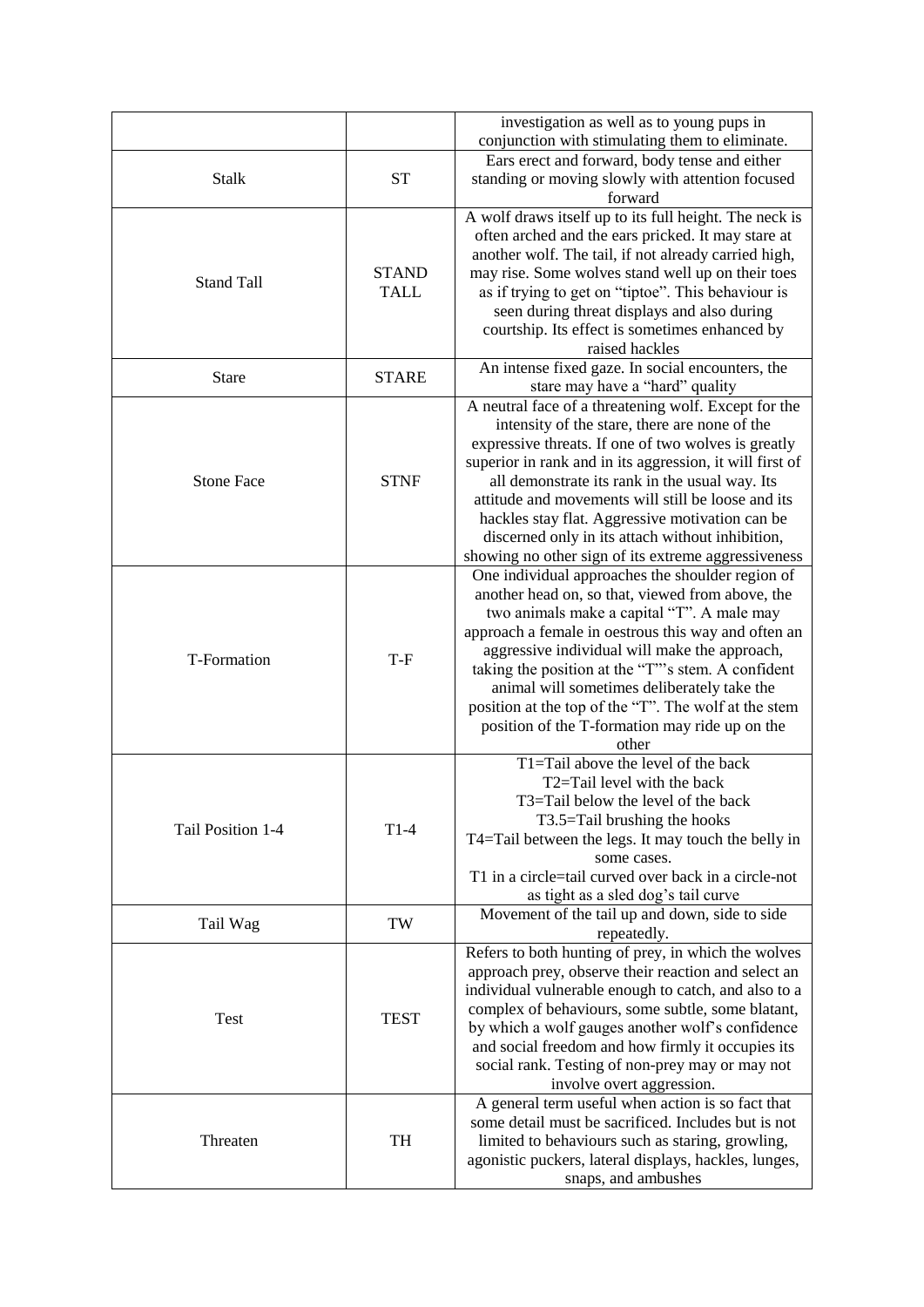| Wrestle                 | <b>WR</b>    | Stand together on hind legs, front legs on others<br>shoulders, usually silent and with open mouth.<br>Involves a lot of rapid shifting body contact,<br>including shoving, gripping, grabs, inhibited bites,<br>and attempts to pin or know down |
|-------------------------|--------------|---------------------------------------------------------------------------------------------------------------------------------------------------------------------------------------------------------------------------------------------------|
|                         |              | <b>Ritualised Attack, Counter Attack, Fight</b>                                                                                                                                                                                                   |
|                         |              | Vertical retraction of the lips.<br>Self-confident animal will simultaneously bring the                                                                                                                                                           |
| <b>Agonistic Pucker</b> | AP           | corners of the mouth forward so only the canines<br>and incisors are exposed (APC)<br>Fearful animal will draw the corners of the mouth<br>back, exposing the corners of the mouth back,<br>exposing some pre-molars (APF)                        |
| <b>Airplane Ears</b>    | AE           | Ears held out to the side, inner surface down, like<br>the wings of an airplane. Can be seen in: grooming<br>solicitation to humans or wolves, stalking or<br>ambush.                                                                             |
| Approach                | <b>APP</b>   | Movement toward another individual often used as<br>part of threat or sexual behaviours. The<br>combination of other expressive behaviours will<br>give reason for the approach.                                                                  |
| <b>Bark</b>             | BK           | There are three basic types of bark: Breathy Woof,<br>Growl Bark and the Bow Wow.                                                                                                                                                                 |
| <b>Bite</b>             | <b>BT</b>    | To close jaws and teeth on another. Indicates an<br>uninhibited bite which often causes wounds.                                                                                                                                                   |
| Chase                   | CS           | Chase another animal, usually with ears back and<br>pioerect                                                                                                                                                                                      |
| Chin Rest               | <b>CHR</b>   | Placing the head across the back or shoulders of<br>another wolf. Seems to be a way to assess the other<br>wolf's response to a weight on its back - e.g., prior<br>to a mount                                                                    |
| Choke                   | <b>CHOKE</b> | Done to another wolf by squeezing its windpipe                                                                                                                                                                                                    |
| Circle                  | <b>CIR</b>   | To walk around an object or another individual                                                                                                                                                                                                    |
| Coat                    | <b>COAT</b>  | Mounting without clasping. Scruff may be gripped<br>in the mouth of the wolf performing the mount.                                                                                                                                                |
| Fence Fight             | FF           | Fighting through the fence. May include barking.<br>Includes aspects of fence but is distinguished<br>primarily by attempts to bite or make body contact<br>with the animal on the other side of the fence, and<br>also to dissect the fence.     |
| Fight                   | FT           | A general term for high intensity, aggressive, often<br>damaging encounters. A fight between two or three<br>wolves will become a mobbing as more wolves<br>join, and focus their attention on one wolf.                                          |
| Foreleg Grab            | <b>FLG</b>   | A wolf seizes an opponent's, or a mate's, foreleg in<br>its mouth                                                                                                                                                                                 |
| Grab                    | <b>GB</b>    | To bite an object or another wolf, and to hold it<br>firmly                                                                                                                                                                                       |
| Growl                   | G            | A throaty rumbling vocalisation, usually low in<br>pitch. May be used in aggressive or defensive<br>interactions                                                                                                                                  |
| Growl-Bark              | $G-BK$       | Barks and growls closely interspersed among or<br>superimposed on each other                                                                                                                                                                      |
| Hackles 1-4             | $H1-4$       | Piloerection of the fur along the spine, which tends<br>to make the wolf look larger than it actually is.                                                                                                                                         |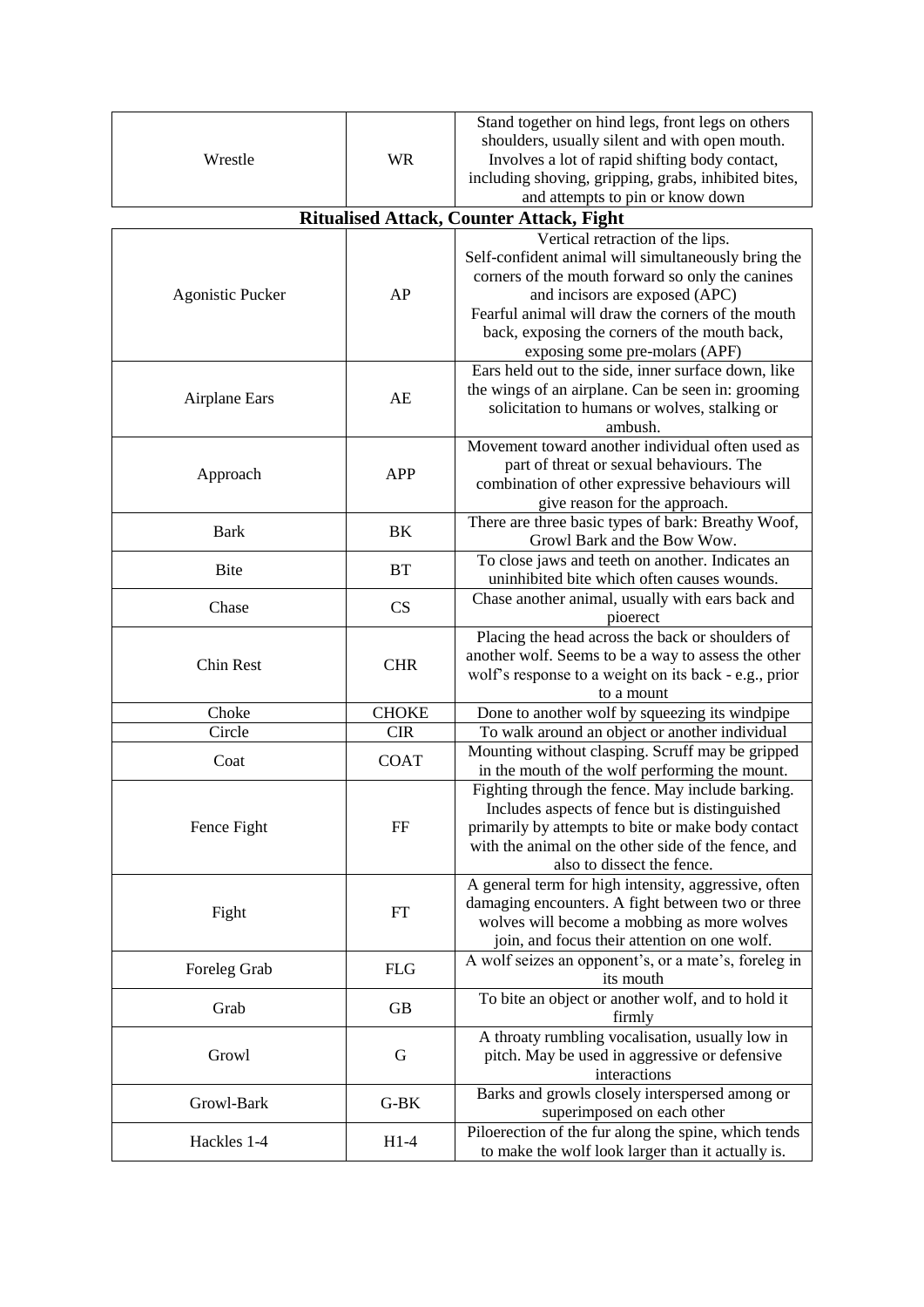|                       |                 | Hackles: 1=scruff/withers, 2=back, 3=rump and           |
|-----------------------|-----------------|---------------------------------------------------------|
|                       |                 | $4 = tail.$                                             |
| Harass                | <b>HR</b>       | Repeated threats, or mock attack, on a wolf.            |
| <b>Inhibited Bite</b> | IB              | A bite without sufficient pressure to wound a wolf.     |
|                       |                 | A hard poke or punch with the muzzle, mouth             |
| <b>Jaw Punch</b>      | <b>JPCH</b>     | closed. Often precedes a bite and is used to            |
|                       |                 | intimidate. It lacks the upward motion of the nose      |
|                       |                 | nudge and may follow besnuffling.                       |
|                       |                 | Two wolves "fencing" with open jaws. As they            |
| Jaw Spar              | JS              | block each other's' feints, neither actually closes its |
|                       |                 | jaws.                                                   |
| Jump                  | JP              | To leap into the air                                    |
| Kick                  | <b>KICK</b>     | To strike out with a hind leg                           |
|                       |                 | To strike another wolf a sharp blow - usually with      |
| <b>Knock Down</b>     | <b>KD</b>       | the chest and shoulders. This is often done by          |
|                       |                 | running into it, so that the other wolf falls to the    |
|                       |                 | ground.                                                 |
|                       |                 | A wolf stands broadside to another, standing tall,      |
| Lateral Display       | <b>LAT DISP</b> | head up, ears pricked, T1 or T2, usually some           |
|                       |                 | hackles and it may try to force eye contact             |
|                       |                 | A description of muscle tension in the area of the      |
|                       |                 | vibrissae on a wolf's upper lip to either side of the   |
|                       |                 | black fleshy part of its nose. It is a precursor to an  |
|                       |                 | agonistic pucker, and wrinkling of the nose, with       |
|                       |                 | the muscles just beginning to tense when an             |
|                       |                 | agonistic pucker is incipient. The muscles under the    |
| Lumpy Whisker Bed     | <b>LWB</b>      | lower eyelids may also contract, giving a wolf with     |
|                       |                 | facial markings the appearance of shallow bags          |
|                       |                 | forming under its eyes. These "eye bags" are harder     |
|                       |                 | to spot in wolves with solid coloured faces. If a       |
|                       |                 | human can learn to pick up this subtle cue, some        |
|                       |                 | aggressive wolf-human interactions may be               |
|                       |                 | avoided.                                                |
|                       |                 | Rapid advance towards another wolf nearby.              |
|                       |                 | Usually will include piloerection, stiff forelegs, ears |
| Lunge                 | L               | back, agonistic pucker, snap, and sometimes an          |
|                       |                 | inhibited bite. The approach may actually take the      |
|                       |                 | form of a short jump and/or a few running steps         |
| Mob                   | <b>MB</b>       | Chasing, jaw sparring, biting, and/or wrestling or      |
|                       |                 | pinning by two or more wolves orienting to a third.     |
|                       |                 | Grabbing the muzzle and applying enough pressure        |
| Muzzle Bite-Hard      | <b>MBT</b>      | to make the grabbed wolf whimper. Muzzle biting         |
|                       |                 | is often accompanied by other threat behaviours         |
|                       |                 | which may also elicit whimpering                        |
| Piggy Back            |                 | Continuing to "ride" another wolf in the mounted        |
|                       |                 | position, despite the other wolf's walking, trotting,   |
|                       | <b>PGBK</b>     | running, bouncing or bucking. Usually seen during       |
|                       |                 | courtship or wrestling – either playful or involving    |
|                       |                 | over aggression. Usually brief in duration.             |
|                       |                 | Lunge and bite (often an inhibited bite) at the neck    |
| Pin                   | $\mathbf P$     | of another wolf or making a muzzle bite - hard,         |
|                       |                 | forcing it to the ground and holding it there.          |
|                       |                 | If two wolves are tied and either or both begins        |
| Pin Wheel             | PIN WHEEL       | struggling to free itself, they may end up spinning     |
|                       |                 | around threatening each other or even escalating to     |
|                       |                 | a ritualised attack. Gaping may occur, together with    |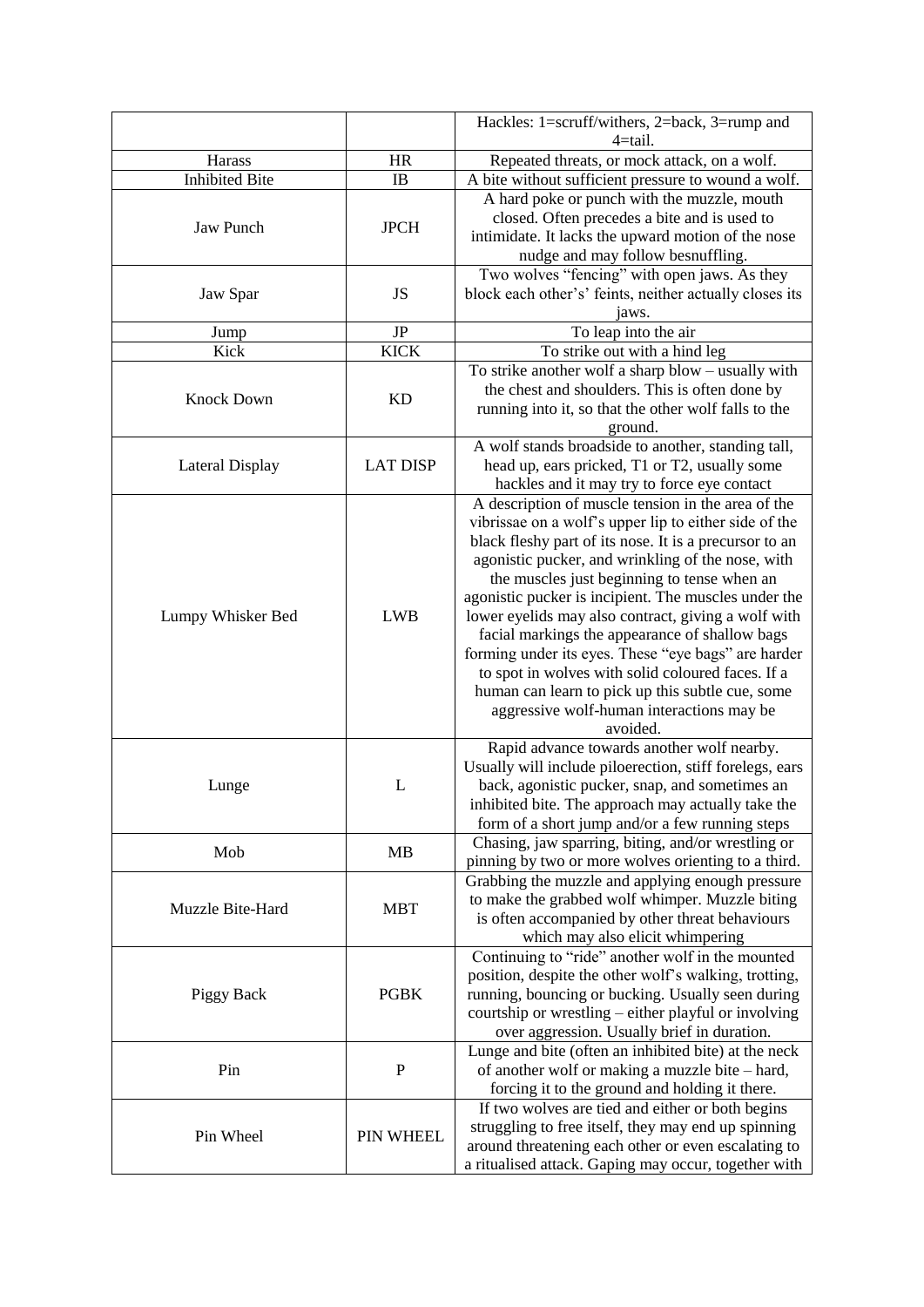|                          |               | yarling and shrieking, and inhibited bites may be                                                         |
|--------------------------|---------------|-----------------------------------------------------------------------------------------------------------|
|                          |               | exchanged or the pair may jaw spar.                                                                       |
|                          |               | To grab another wolf and draw it along, without the                                                       |
|                          |               | pulled wolf being recumbent. Wolves will                                                                  |
|                          |               | sometimes pull each other by the tail or leg or                                                           |
|                          |               | scruff as well as the fur or the ear. The wolf being                                                      |
| Pull                     | <b>PULL</b>   | pulled typically remains on its feet and may brace                                                        |
|                          |               | and resist being pulled, or may try to make the<br>puller let go by struggling and biting. If pulled by a |
|                          |               | leg, the wolf may hop along trying to stay on its                                                         |
|                          |               | feet (even hopping backwards if one of its hind legs                                                      |
|                          |               | is being used as a handle) while it tries to make the                                                     |
|                          |               | other wolf release it                                                                                     |
|                          |               | Resting forelegs or paws on or across the back of                                                         |
| Ride Up                  | $RD-P$        | another wolf, from the side (as distinguished from                                                        |
|                          |               | mounting, "riding up" from the rear)                                                                      |
|                          |               | A general term for an "attack with rules" in which                                                        |
|                          |               | there is a great deal of threat behaviour such as                                                         |
|                          |               | lunges, snaps, baring of teeth, raised hackles,                                                           |
|                          |               | growling etc. and also body contact such as bodily                                                        |
|                          |               | knocking down the opponent either with the                                                                |
|                          |               | shoulder by pivoting on the forelegs or by                                                                |
| <b>Ritualized Attack</b> | <b>RAT</b>    | slamming the opponent over with the hindquarters                                                          |
|                          |               | (hipslam), by biting, jaw sparring, head shaking the                                                      |
|                          |               | other wolf, or pinning it and possibly remaining                                                          |
|                          |               | standing over it, i.e. straddling it and forcibly                                                         |
|                          |               | holding it down. Distinguished from the all-out                                                           |
|                          |               | attack by its inclusion of threat behaviour and its                                                       |
|                          |               | relative paucity of biting                                                                                |
| Roar                     | <b>ROAR</b>   | A loud, deep voiced bellow with open mouth.                                                               |
|                          |               | Projects well                                                                                             |
|                          |               | A short run directed at another wolf, an object, or                                                       |
| Rush                     | <b>RUSH</b>   | $prey - as$ if the lunge were lengthened by several                                                       |
|                          |               | yard.<br>A rapid bite that has a little contact with its object.                                          |
| Snap                     | SN            | As the wolf's jaws come together, the teeth make                                                          |
|                          |               | an audible sound                                                                                          |
|                          |               | To writhe and wriggle. The wolf's goal is often to                                                        |
|                          |               | extricate itself from a grab, pin, squash, etc., and                                                      |
| Squirm                   | <b>SQUIRM</b> | squirming is often augmented by kicking, inhibited                                                        |
|                          |               | bites etc.                                                                                                |
|                          |               | A wolf draws itself up to its full height. The neck is                                                    |
|                          |               | often arched and the ears pricked. It may stare at                                                        |
|                          |               | another wolf. The tail, if not already carried high,                                                      |
|                          | <b>STAND</b>  | may rise. Some wolves stand well up on their toes                                                         |
| <b>Stand Tall</b>        | <b>TALL</b>   | as if trying to get on "tiptoe". This behaviour is                                                        |
|                          |               | seen during threat displays and also during                                                               |
|                          |               | courtship. Its effect is sometimes enhanced by                                                            |
|                          |               | raised hackles                                                                                            |
| <b>Stare</b>             | <b>STARE</b>  | An intense fixed gaze. In social encounters, the                                                          |
|                          |               | stare may have a "hard" quality                                                                           |
|                          |               | T1=Tail above the level of the back                                                                       |
|                          |               | T2=Tail level with the back                                                                               |
| <b>Tail Position</b>     | $T1-4$        | T3=Tail below the level of the back                                                                       |
|                          |               | T3.5=Tail brushing the hooks                                                                              |
|                          |               | T4=Tail between the legs. It may touch the belly in                                                       |
|                          |               | some cases.                                                                                               |